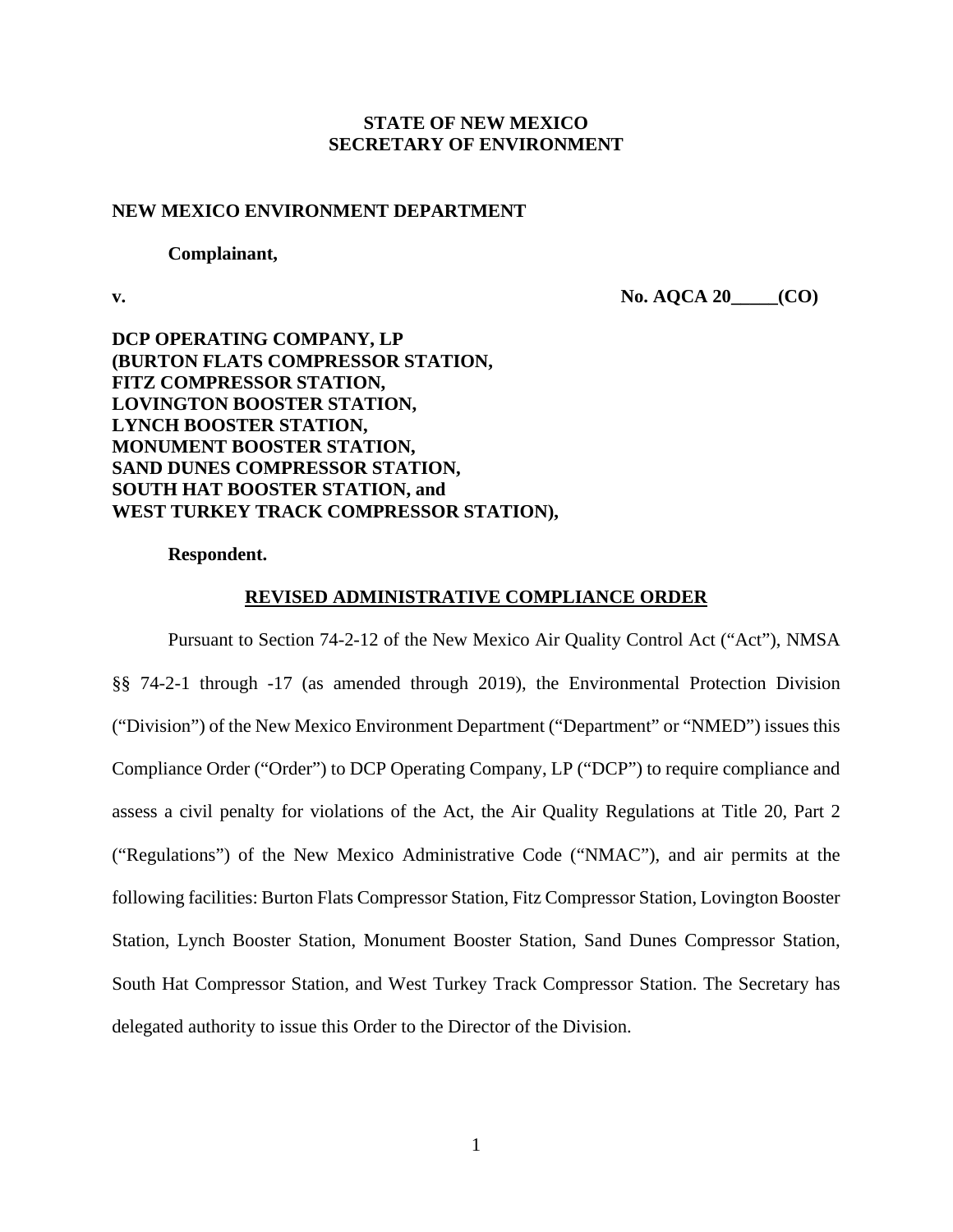As set forth in the detailed allegations below, between December 29, 2017 and June 30, 2019, DCP submitted, via the Air Quality Bureau's Compliance Reporting System, three hundred and sixty-seven (367) excess emission reports for these eight (8) facilities, totaling 2,157,658 pounds of pollutants. A summary of excess emissions events and number of violations resulting from those events is set forth in Table 1 below, and described in further detail in Sections I through VIII of this Order. This Order addresses the seriousness of these violations and the necessary corrective actions required to address them.

**Table 1: Summary of Excess Emissions Events and Number of Violations Organized by Facility**

| <b>Facility</b>                  | <b>Total EE</b><br><b>Reports</b><br><b>Submitted</b> | <b>Total ADDs</b><br><b>Rejected</b> | <b>Total Violations that</b><br>occurred from Rejected<br><b>ADD</b> reviews |
|----------------------------------|-------------------------------------------------------|--------------------------------------|------------------------------------------------------------------------------|
|                                  |                                                       |                                      |                                                                              |
| <b>Burton Flats Compressor</b>   | 10                                                    | 10                                   | 89                                                                           |
| <b>Station</b>                   |                                                       |                                      |                                                                              |
| <b>Fitz Compressor Station</b>   | 96                                                    | 90                                   | 1,114                                                                        |
| <b>Lovington Booster Station</b> | 10                                                    | 10                                   | 155                                                                          |
| <b>Lynch Booster Station</b>     | 45                                                    | 44                                   | 380                                                                          |
| <b>Monument Booster Station</b>  | 21                                                    | 21                                   | 233                                                                          |
| <b>Sand Dunes Compressor</b>     | 46                                                    | 38                                   | 117                                                                          |
| <b>Station</b>                   |                                                       |                                      |                                                                              |
| South Hat Booster Station        | 114                                                   | 105                                  | 580                                                                          |
| <b>West Turkey Compressor</b>    | 27                                                    | 24                                   | 218                                                                          |
| <b>Station</b>                   |                                                       |                                      |                                                                              |

EE – excess emissions

ADD – affirmative defense demonstration

Pursuant to 20.2.7 NMAC, it is DCP's burden to prove that each excess emissions event was caused by an emergency, malfunction, startup, or shutdown. Additionally, DCP must demonstrate that it complied with the notification requirements and satisfied the criteria set forth in 20.2.7.111 through 113 NMAC. DCP has already submitted affirmative defense demonstrations ("ADDs") for all three hundred and sixty-seven (367) excess emission events. The Division has evaluated these ADDs and has rejected DCP's affirmative defense claims for three hundred and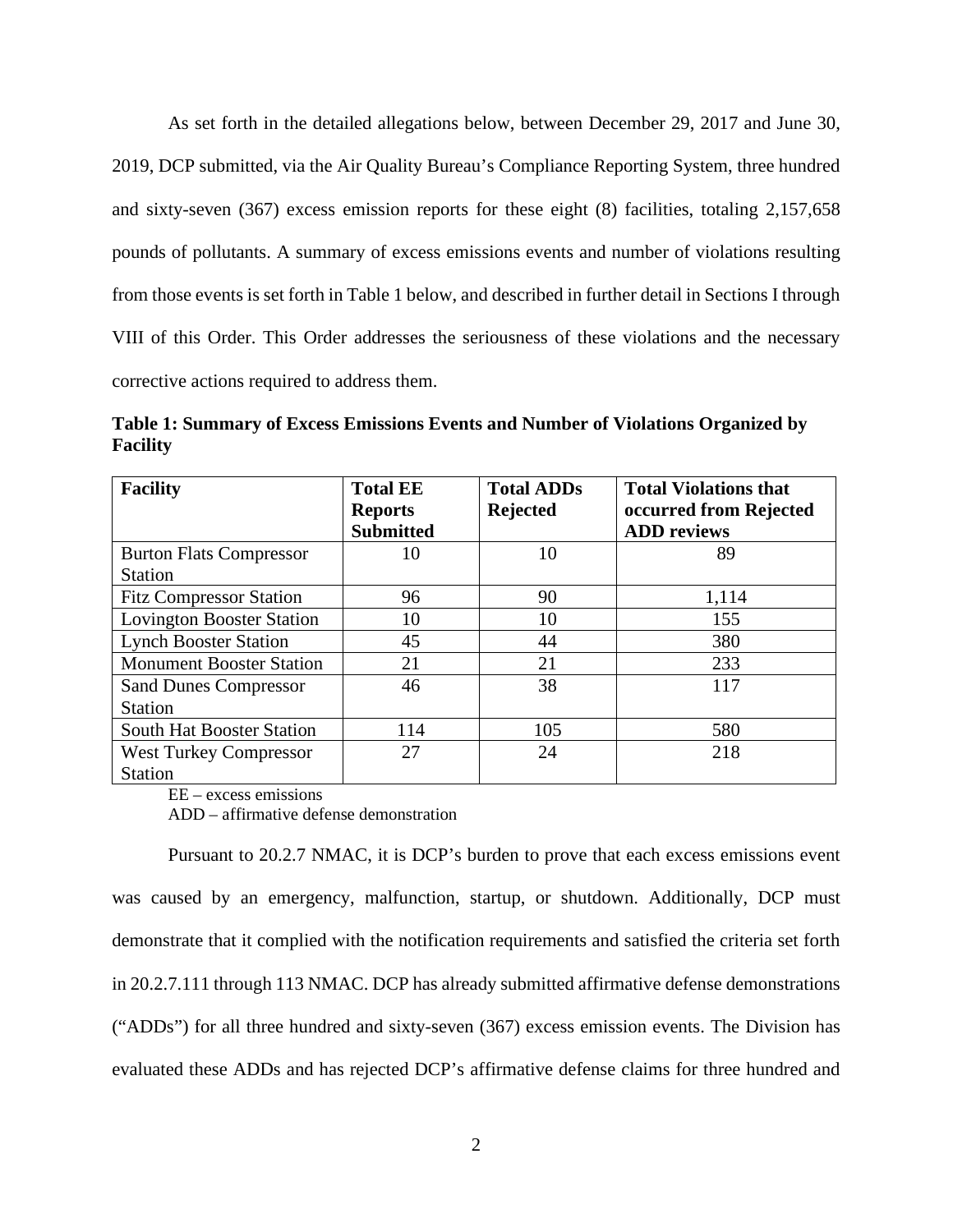forty (340) events that the Division determined do not satisfy the requisite criteria. An aggregated penalty will be calculated for the combined 1,931,659 pounds of excess emissions resulting from these three hundred and forty (340) events, consistent with the Act and the NMED Air Quality Bureau's Civil Penalty Policy ("Penalty Policy").

# **I. BURTON FLATS COMPRESSOR STATION ALLEGATIONS**

# **A. Background**

1. DCP owns and operates the Burton Flats Compressor Station ("Burton Flats"), which is located approximately six (6) miles northeast of Carlsbad in Eddy County, New Mexico.

2. Burton Flats consists of equipment designed and operated for compressing natural gas, including condensate removal.

3. Since April 15, 2014, Burton Flats has been authorized to operate under NSR Permit 0612-M5.

4. The following table from the NSR Permit 0612-M5, Condition A.106 - "Facility: Allowable Emissions," lists the emission units and their allowable emission limits. *See* 40 C.F.R. Part 60, Subparts A and JJJJ; 40 C.F.R. Part 63, Subparts A and ZZZZ; and 20.2.72.210.A and B(1) NMAC.

|                | radic 2. Dui ton Fiats, Table Too.A, Anowable Emissions |                              |       |       |            |            |  |
|----------------|---------------------------------------------------------|------------------------------|-------|-------|------------|------------|--|
| Unit           | NO <sub>x</sub> <sup>1</sup>                            | NO <sub>x</sub> <sup>1</sup> | CO    | CO    | <b>VOC</b> | <b>VOC</b> |  |
| No.            | (pph)                                                   | (tpy)                        | (pph) | (tpy) | (pph)      | (tpy)      |  |
|                | 2.8                                                     | 12.2                         | 2.8   | 12.2  | 1.4        | 6.1        |  |
| $\overline{2}$ | 2.8                                                     | 12.2                         | 2.8   | 12.2  | 1.4        | 6.1        |  |
| 3              | 2.8                                                     | 12.2                         | 2.8   | 12.2  | 1.4        | 6.1        |  |
| 4              | 2.8                                                     | 12.2                         | 2.8   | 12.2  | 1.4        | 6.1        |  |
| 5              | 2.8                                                     | 12.2                         | 2.8   | 12.2  | 1.4        | 6.1        |  |
| 6              | 2.8                                                     | 12.2                         | 2.8   | 12.2  | 1.4        | 6.1        |  |
| 7              | 3.6                                                     | 15.8                         | 3.6   | 15.8  | 1.8        | 7.9        |  |
| $TK-14$        | $-2$                                                    |                              |       |       | $*3$       | 4.9        |  |
| $TK-2$         |                                                         |                              |       |       | $\ast$     | 4.9        |  |
| LOAD           |                                                         |                              |       |       | $\ast$     | 0.87       |  |

**Table 2: Burton Flats, Table 106.A, Allowable Emissions**

1 Nitrogen dioxide emissions include all oxides of nitrogen expressed as NO2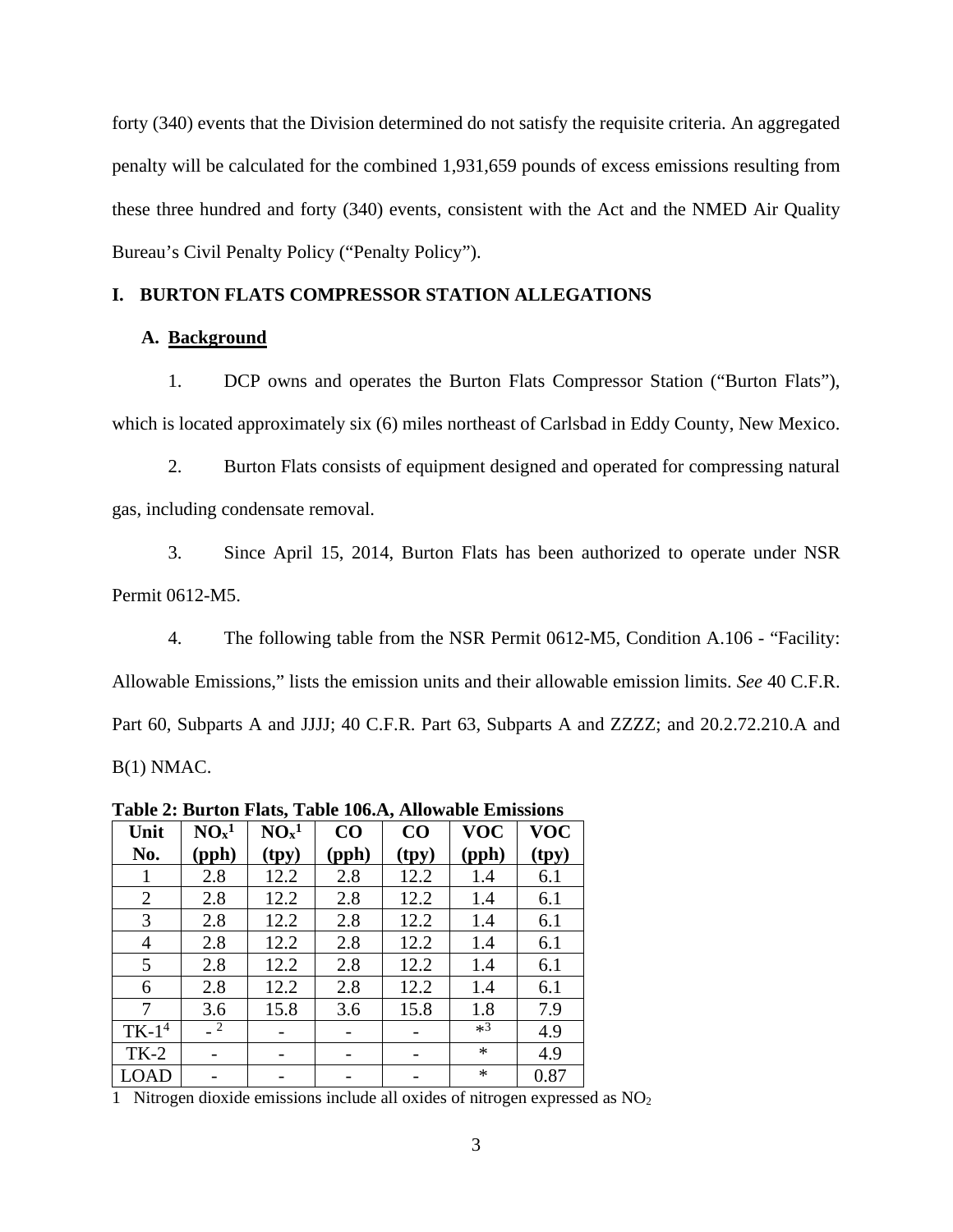2 "-" indicates the application represented emissions of this pollutant are not expected

- 3 "\*" indicates hourly emission limits are not appropriate for this operating situation
- 4 Emissions from TK-1 include flashing emissions
	- 5. The following table from NSR Permit 0612 M5, Condition A.107 "Facility:

Allowable Startup, Shutdown, and Maintenance and Malfunction Emissions," lists the facilitywide startup, shutdown, maintenance ("SSM"), and malfunction emission limits:

**Table 3: Burton Flats, Table 107.A, Allowable SSM & M Units, Activities, and Emission Limits**

| Unit No.            | <b>Description</b>                                | $VOC$ (tpy) |
|---------------------|---------------------------------------------------|-------------|
| <b>SSM Facility</b> | Compressor & Associated Piping Blowdowns          | IО          |
| Wide                | during Routine and Predictable Startup, Shutdown, |             |
|                     | Maintenance (SSM), and/or Malfunctions            |             |

(This authorization does not include VOC combustion emissions.)

6. Between December 29, 2017 and January 25, 2018, DCP reported four (4) excess emission events. The Bureau issued Notice of Violation ("NOV") DCP-0251-1801 for these violations on December 7, 2018. A copy of this NOV is attached hereto as Exhibit 1.

7. Between September 1, 2018 and June 30, 2019, DCP reported six (6) excess emission events. A table listing these events is attached hereto as Exhibit 2.

8. DCP claimed that all the events described in Exhibits 1 and 2 qualify as emergencies or malfunctions under the Act and the Penalty Policy. *See* Burton Flats Compressor Station Affirmative Defense Evaluation Table, attached hereto as Exhibit 3.

**B. Violations**

9. DCP violated NSR Permit 0612-M5, Conditions A106.A and A107.A, by exceeding the permitted allowable emission limits of the emergency blowdown vent during ten  $(10)$  excess emission events. These events resulted in a total of eighty-nine  $(89)$  violations ("Burton") Flats Violations"), as described in Exhibits 1 and 2.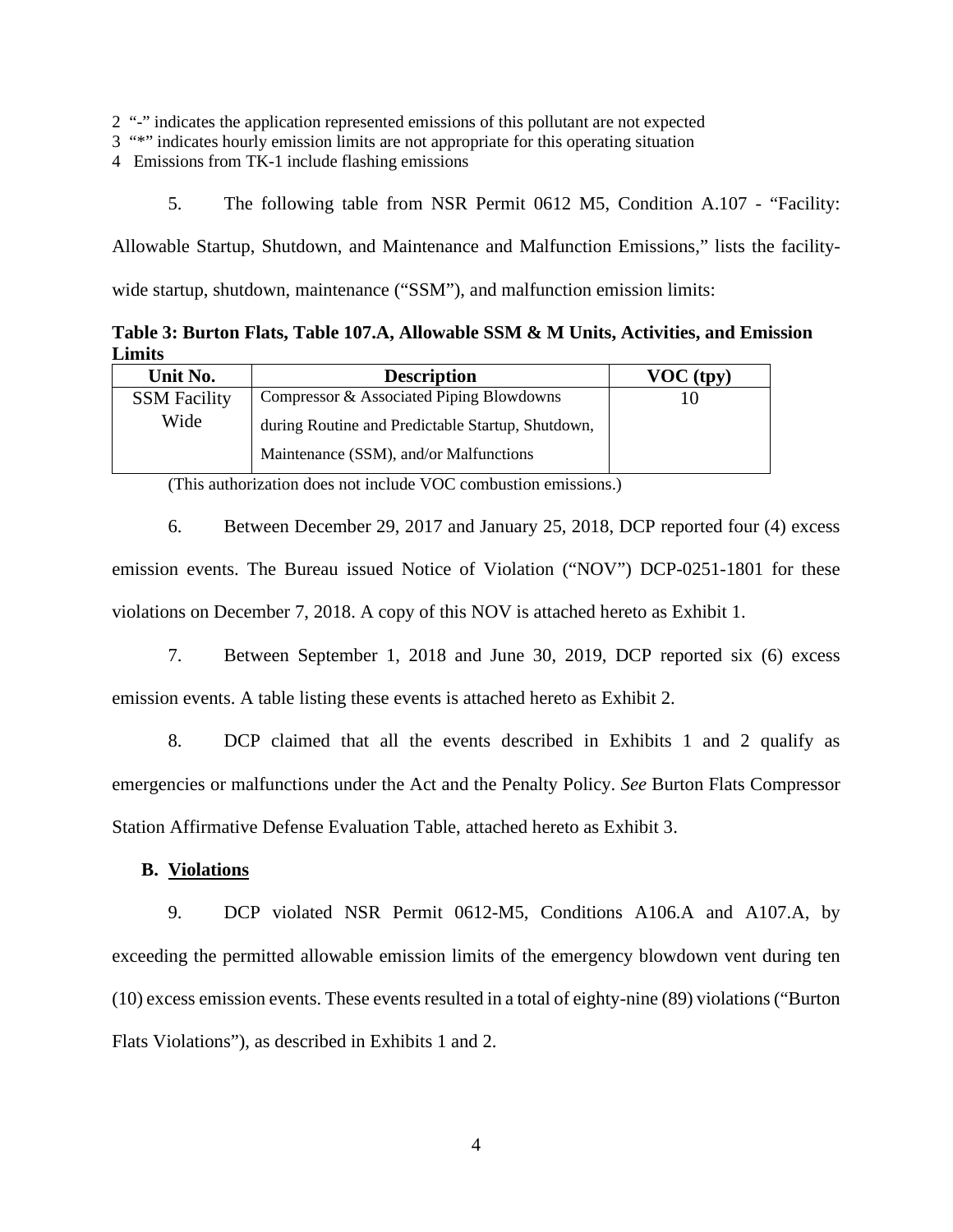10. The Burton Flats Violations resulted in the unlawful emission of 63,437 pounds of volatile organic compounds ("VOC") and hydrogen sulfide ("H2S").

11. The excess emissions events underlying the Burton Flats Violations do not qualify as emergencies or malfunctions under the Act or the Penalty Policy, and DCP is therefore subject to penalties for those violations.

# **II. FITZ COMPRESSOR STATION ALLEGATIONS**

# **A. Background**

12. DCP owns and operates the Fitz Compressor Station, which is located approximately 13.6 miles south of Loco Hills in Eddy County, New Mexico.

13. The Fitz Compressor Station consists of equipment designed and operated to compress, treat, and process natural gas.

14. Between June 21, 2012 and October 3, 2019, the Fitz Compressor Station was authorized to operate under NSR permit 0832-M2. Since October 4, 2018, the Fitz Compressor Station has been authorized to operate under GCP-O&G Permit number 0832-M3.

15. The following table from NSR Permit 0832-M2, Condition A.106 – "Facility: Allowable Emissions," lists the emission units and their allowable emission limits. *See* 40 CFR Part 50; 40 CFR Part 63, Subparts A and ZZZZ; and 20.2.72.210.A and B(1) NMAC:

**Table 4: Fitz, Table 106.A, Allowable Emissions**

| Unit               | NO <sub>x</sub> <sup>1</sup> | NO <sub>x</sub> <sup>1</sup> | CO             | CO    | <b>VOC</b>              | <b>VOC</b> | SO <sub>2</sub> |
|--------------------|------------------------------|------------------------------|----------------|-------|-------------------------|------------|-----------------|
| No.                | (pph)                        | (tpy)                        | (pph)          | (tpy) | (pph)                   | (tpy)      | (tpy)           |
|                    | 4.2                          | 18.5                         | 5.0            | 21.9  | $\langle$ <sup>3</sup>  | 2.5        | 1.1             |
| $\overline{2}$     | 4.2                          | 18.5                         | 5.0            | 21.9  | $\epsilon$ <sup>3</sup> | 2.5        | 1.1             |
| 3                  | 4.2                          | 18.5                         | 5.0            | 21.9  | $\overline{<}$ 3        | 2.5        | 1.1             |
|                    | 4.2                          | 18.5                         | 5.0            | 21.9  | $\overline{z^3}$        | 2.5        | 1.1             |
| $TK-1$             |                              |                              | $\overline{2}$ |       | $*$ 5                   | 9.9        |                 |
| $L-1$              |                              |                              |                |       | $*$ 5                   | 2.5        |                 |
| Total <sup>4</sup> | 16.8                         | 74.0                         | 20.0           | 87.6  | 4.7                     | 23.0       | 4.4             |

1 Nitrogen dioxide emissions include all oxides of nitrogen expressed as  $NO<sub>2</sub>$ 

2 "\_" indicates the application represented emissions of this pollutant are not expected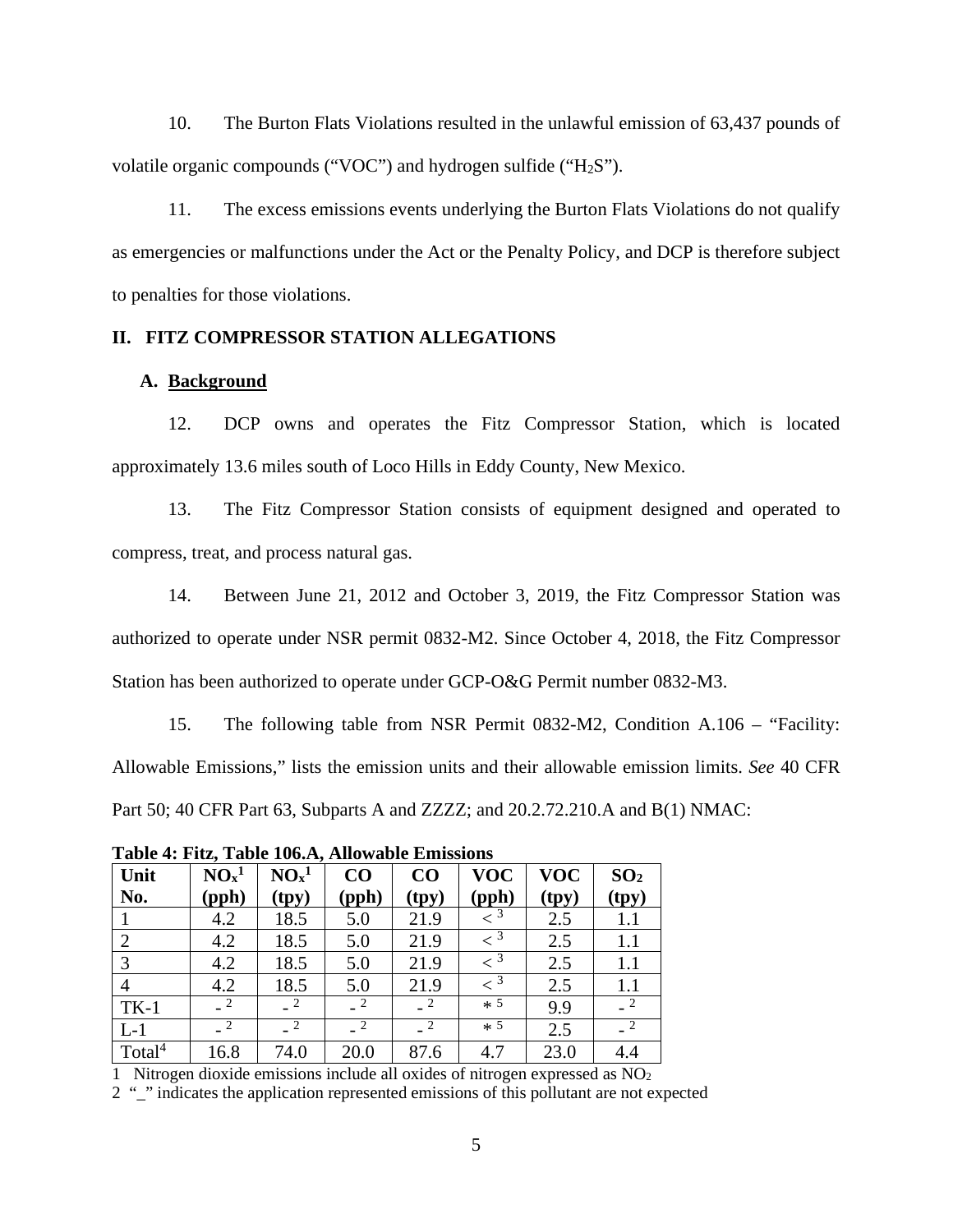3 "<" indicates the application represented uncontrolled emissions are less than 1.0 pph or 1.0 tpy for this pollutant. Allowable limits are not imposed on this level of emissions, except for flares and pollutants with controls.

- 4 Total allowables are for information and are not enforceable conditions
- 5 "\*" indicates hourly emission limits are not appropriate for this operating situation
	- 16. The following table from NSR Permit 0832-M2, Condition A.107 "Facility:

Allowable Startup, Shutdown, & Maintenance and Malfunction Emissions," lists the facility-

wide SSM and malfunction emission limits:

**Table 5: Fitz, Table 107.A, Allowable SSM and Malfunction Units, Activities and Emission Limit**

| Unit No.      | <b>Description</b>                              | VOC (typ) |
|---------------|-------------------------------------------------|-----------|
| SSM and       | Includes, but is not limited to, engine startup |           |
| Malfunction   | compressor and associated piping                |           |
| from facility | blowdowns and venting of gas due to             |           |
|               | malfunction                                     |           |
|               | Total <sup>1</sup>                              |           |

<sup>1</sup> Totals are for information only, not enforceable conditions

(This authorization does not include VOC combustion emissions)

17. The following table from NSR Permit 0832-M3, Oil and Gas GCP Application

Table 2B: "Allowable Emission Limits," (beginning October 4, 2019) lists the maximum

allowable unit and facility-wide SSM and malfunction emission limits:

| Unit<br>No.    | NO <sub>x</sub> <sup>1</sup><br>(pph) | NO <sub>x</sub> <sup>1</sup><br>(tpy) | $\bf CO$<br>(pph) | CO<br>(tpy) | <b>VOC</b><br>(pph) | <b>VOC</b><br>(tpy) | SO <sub>2</sub><br>(pph) | SO <sub>2</sub><br>(tpy) | H <sub>2</sub> S<br>(pph)    | H <sub>2</sub> S<br>(tpy) |
|----------------|---------------------------------------|---------------------------------------|-------------------|-------------|---------------------|---------------------|--------------------------|--------------------------|------------------------------|---------------------------|
|                | 1.76                                  | 7.7                                   | 1.76              | 7.7         | 0.91                | 3.96                | 0.07                     | 0.31                     |                              |                           |
| $\overline{2}$ | 1.76                                  | 7.7                                   | 1.76              | 7.7         | 0.91                | 3.96                | 0.07                     | 0.31                     | $\qquad \qquad \blacksquare$ |                           |
| 3              | 1.76                                  | 7.7                                   | 1.76              | 7.7         | 0.91                | 3.96                | 0.07                     | 0.31                     | $\overline{a}$               |                           |
| $\overline{4}$ | 1.76                                  | 7.7                                   | 1.76              | 7.7         | 0.91                | 3.96                | 0.07                     | 0.31                     |                              |                           |
| 5              | 1.9                                   | 8.33                                  | 0.34              | 1.5         | 1.09                | 4.75                | 0.14                     | 0.62                     | $\qquad \qquad \blacksquare$ |                           |
| 6              | 1.9                                   | 8.33                                  | 0.34              | 1.5         | 1.09                | 4.75                | 0.14                     | 0.62                     | $\qquad \qquad \blacksquare$ |                           |
| $TK-1$         |                                       | $\overline{\phantom{a}}$              |                   |             | 0.11                | 0.5                 |                          |                          |                              |                           |
| $TK-2$         |                                       |                                       |                   |             | 0.11                | 0.5                 |                          |                          |                              |                           |
| $L-1$          |                                       | $\overline{\phantom{0}}$              |                   |             | 62.71               | 1.53                |                          |                          | $\overline{a}$               |                           |
| $FUG-1$        |                                       |                                       |                   |             | 1.54                | 6.72                |                          |                          | < 0.01                       | < 0.01                    |
| SSM/M          |                                       |                                       |                   |             |                     | 30                  |                          |                          |                              |                           |

# **Table 6: Fitz, Table 2B, Allowable Emission Limits**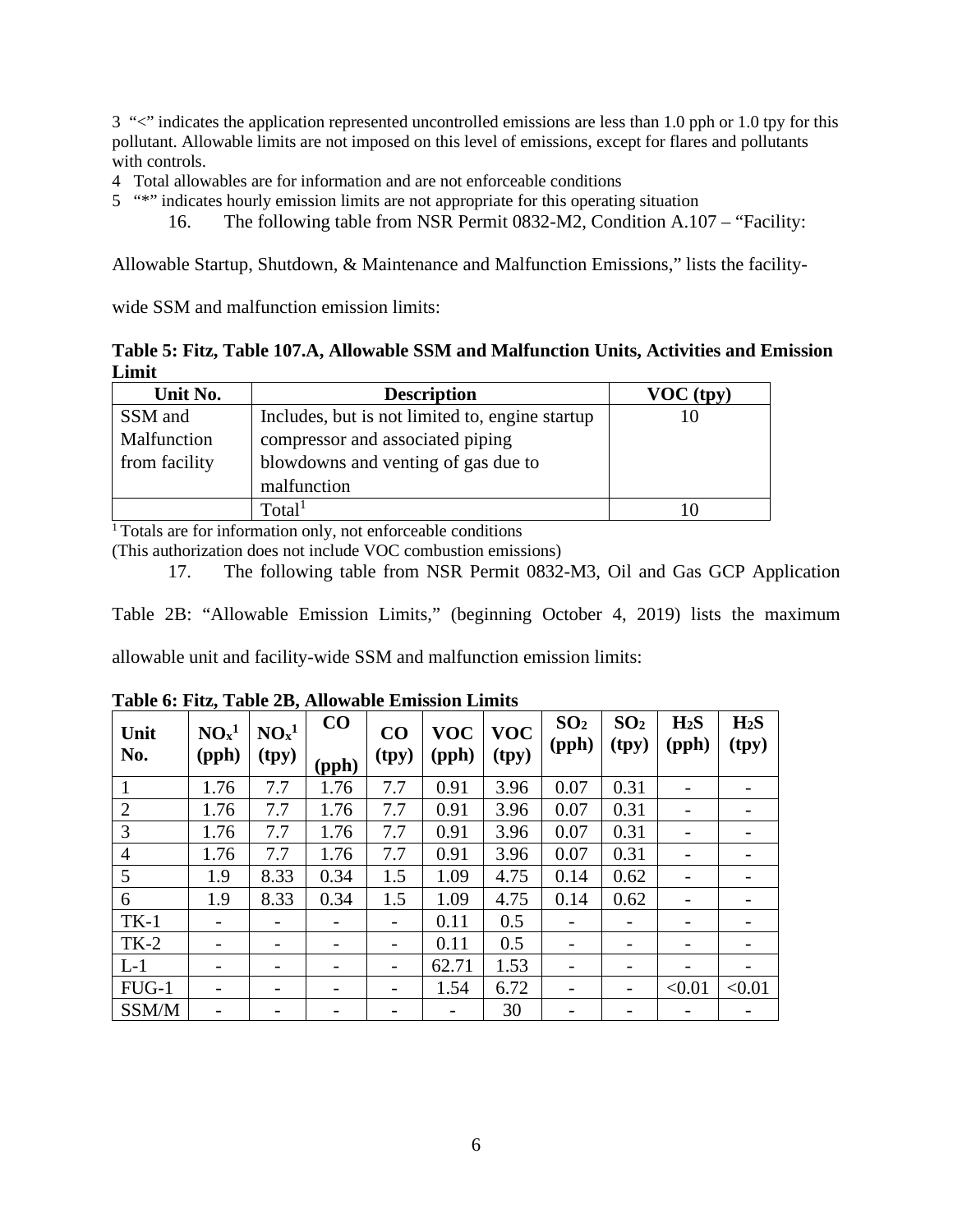18. Between January 1, 2018 and August 31, 2018, DCP reported fifty-one (51) excess emission events. The Bureau issued two NOVs for these violations: DCP-0263-1801 on December 14, 2018, and DCP-0263-1802 on March 18, 2019. These NOVs are attached hereto as Exhibits 4A and 4B, respectively.

19. Between September 1, 2018 and June 30, 2019, DCP reported forty-five (45) excess emission events. A table listing these events is attached hereto as Exhibit 5.

20. DCP claimed that all the events described in Exhibits 4A, 4B, and 5 qualify as emergencies, scheduled maintenance, startup or shutdown, or malfunctions under the Act and the Penalty Policy. *See* Fitz Compressor Station Affirmative Defense Evaluation Table, attached hereto as Exhibit 6.

# **B. Violations**

21. DCP violated NSR Permit 0832-M2, Conditions A106.A and A107.A and NSR Permit 0832-M3, Oil and Gas GCP Application Table 2B, by venting emissions in excess of the permitted allowable emission limits for the vent during ninety-six (96) excess emission events. These events resulted in a total of one thousand one hundred and eighty (1,180) violations ("Fitz Violations"), as described in Exhibits 4A, 4B, and 5.

22. The Fitz Violations resulted in the unlawful emission of 822,823.15 pounds of VOC and  $H_2S$ .

23. The Fitz Violations do not qualify as emergencies, scheduled maintenance, startup or shutdown, or malfunctions under the Act or the Penalty Policy, and DCP is therefore subject to penalties for those violations.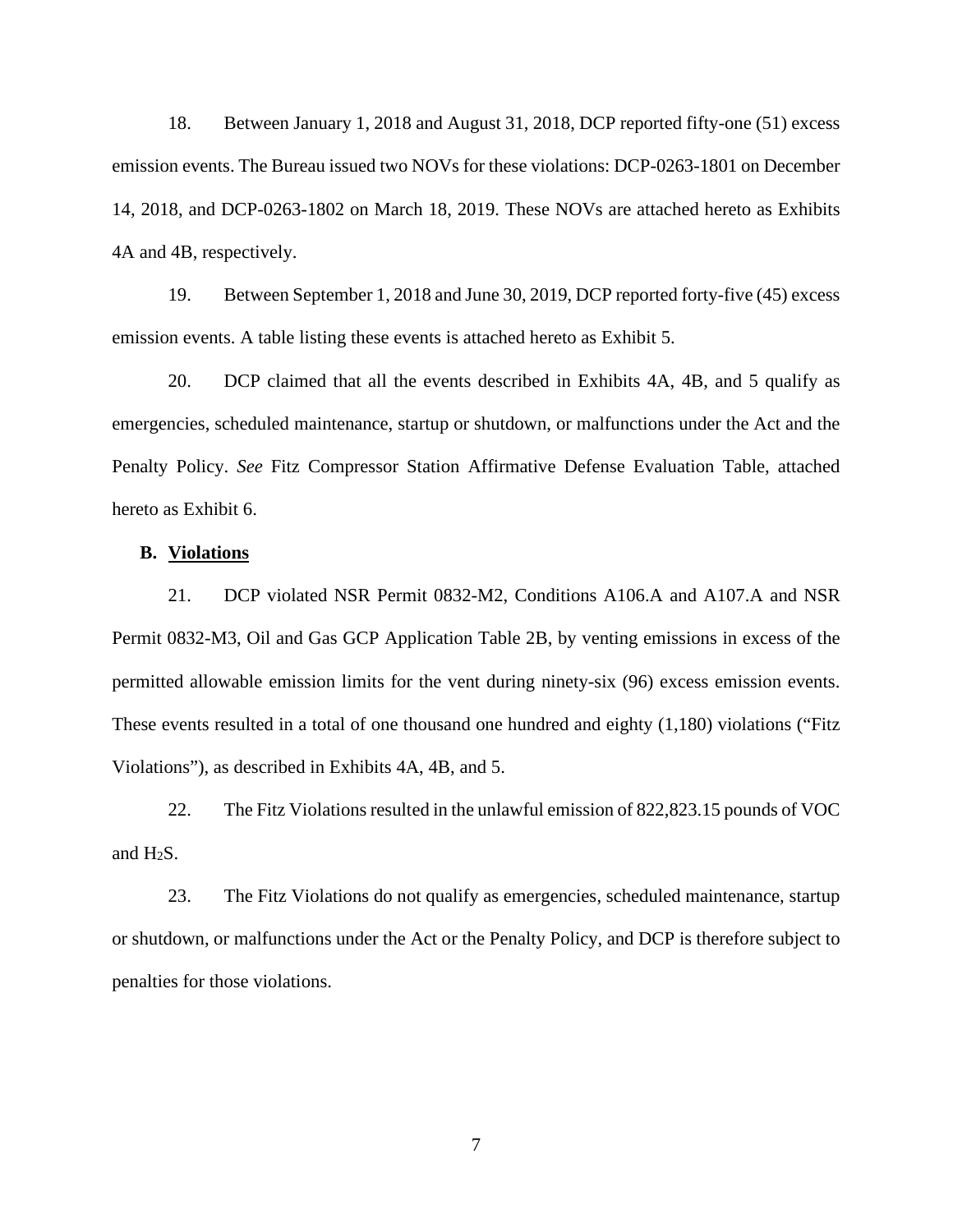# **III. LOVINGTON BOOSTER STATION ALLEGATIONS**

# **A. Background**

24. DCP owns and operates the Lovington Booster Station, which is located approximately 5 miles south of Lovington in Lea County, New Mexico.

25. The Lovington Booster Station consists of equipment designed and operated for compressing processed natural gas, including condensate removal.

26. Between June 2, 2006 and April 23, 2019, the Lovington Booster Station was authorized to operate under NSR Permit 0423-M7.

27. The following table from NSR Permit 0423-M7, "Table 2.1, Allowable Emissions," lists the emission units and their allowable emission limits. Malfunction and SSM emissions are not listed separately.

| Unit           | $PM_1$<br>$\mathbf{0}$ | ັ<br>PM <sub>1</sub><br>$\mathbf{0}$ | SO <sub>2</sub> | SO <sub>2</sub>          | NO <sub>x</sub> | NO <sub>x</sub> | CO<br>(pph | CO<br>(tpy | VO<br>$\mathbf C$ | VO<br>$\mathbf C$ | H <sub>2</sub> S<br>(pph) | H <sub>2</sub> S<br>(tpy |
|----------------|------------------------|--------------------------------------|-----------------|--------------------------|-----------------|-----------------|------------|------------|-------------------|-------------------|---------------------------|--------------------------|
| No.            | (pph                   | (tpy)                                | (pph)           | (tpy                     | (pph            | (tpy            |            |            | (pph              | (tpy)             |                           |                          |
|                | $\sqrt{2}$             | -                                    |                 | $\overline{\phantom{a}}$ | 5.3             | 23.2            | 5.3        | 23.2       | 1.8               | 7.7               |                           |                          |
| $\overline{2}$ |                        | $\qquad \qquad \blacksquare$         |                 | $\overline{\phantom{a}}$ | 5.3             | 23.2            | 5.3        | 23.2       | 1.8               | 7.7               |                           |                          |
| 3              |                        |                                      |                 |                          | 9.8             | 42.8            | 9.8        | 42.8       | 3.3               | 14.3              |                           |                          |
| 4              |                        |                                      |                 | $\overline{\phantom{0}}$ | 5.9             | 25.9            | 8.9        | 38.8       | 3.0               | 12.9              |                           |                          |
| $L-1$          |                        |                                      |                 |                          |                 |                 |            |            | 3                 | 0.5               |                           |                          |
| <b>Flar</b>    |                        |                                      | 3226.           | 96.8                     | 37.6            | 1.2             | 204.       | 6.4        | 510.              | 15.4              | 35.1                      | 1.1                      |
| e              |                        |                                      | 4               |                          |                 |                 | 4          |            | 5                 |                   |                           |                          |
| TK-<br>5       |                        |                                      |                 |                          |                 |                 |            |            | 3.8               | 16.5              |                           |                          |

**Table 7: Lovington, Table 2.1, Allowable Emissions**

1 Nitrogen dioxide emissions include all oxides of nitrogen expressed as NO2

2 "-" indicates that in accordance with the application, no emissions of this pollutant are expected 3 "- -" indicates that emissions are less than 0.5 pph or 0.5 tpy and emission limits are not required for this permit

28. Between November 27, 2018 and April 26, 2019, DCP reported ten (10) excess

emission events. A table listing these events is attached hereto as Exhibit 7.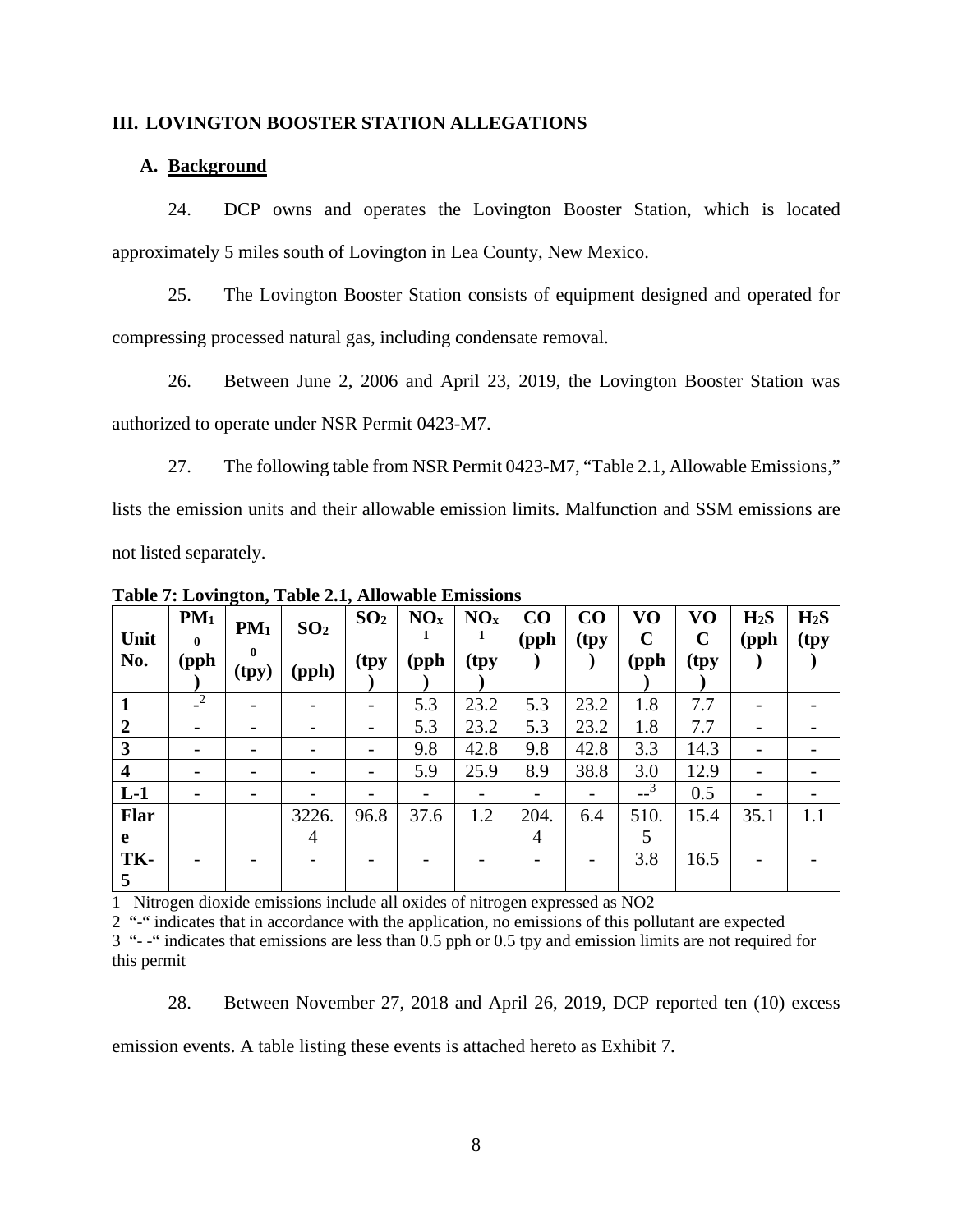29. DCP claimed that all the events described in Exhibit 7 qualify as malfunctions under the Act and the Penalty Policy. *See* Lovington Booster Station Affirmative Defense Evaluation Table, attached hereto as Exhibit 8.

# **B. Violations**

30. DCP violated NSR Permit 0423-M7, Table 2.1, by flaring emissions from the unit Flare in excess of its permitted allowable emission limits during ten (10) excess emission events. These events resulted in a total of one hundred and sixty (160) violations("Lovington Violations"), as described in Exhibit 7.

31. The Lovington Violations resulted in the unlawful emission of 21,499.33 pounds of carbon monoxide ("CO"), sulfur dioxide (" $SO_2$ "), nitrogen oxide (" $NO_x$ "),  $H_2S$ , and VOC.

32. Nine (9) of the ten (10) excess emissions events underlying the Lovington Violations do not qualify as malfunctions under the New Mexico Air Quality Control Act or the Penalty Policy, and therefore DCP is subject to penalties for one hundred and fifty-five (155) of the Lovington Violations.

# **IV. LYNCH BOOSTER STATION ALLEGATIONS**

# **A. Background**

33. DCP owns and operates the Lynch Booster Station, which is located approximately 25 miles southwest of Hobbs in Lea County, New Mexico.

34. The Lynch Booster Station consists of equipment designed and operated for compressing natural gas, including condensate removal.

35. Since July 29, 2015, the Lynch Booster Station has been authorized to operate under NSR Permit 0609-M7.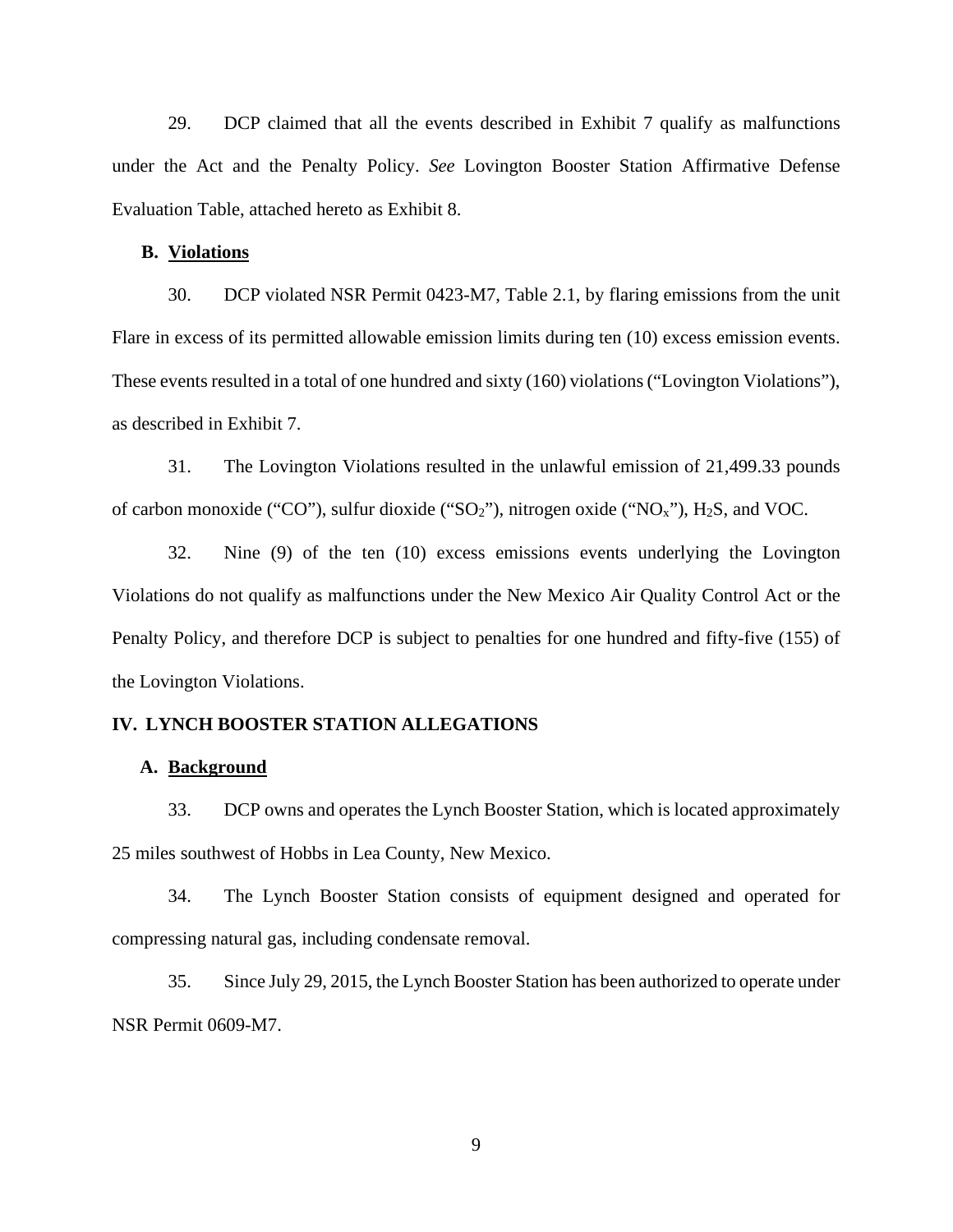36. The following table from NSR Permit 0609-M7, Condition A.106 – "Facility:

Allowable Emissions," lists the emission units and their allowable emission limits. *See* 40 CFR

Part 50; 40 CFR Part 63, Subparts A and ZZZZ; and 20.2.72.210.A and B(1) NMAC:

| Unit<br>No. | NO <sub>x</sub> <sup>1</sup><br>$(\text{pph})$ | NO <sub>x</sub> <sup>1</sup><br>(tpy) | CO<br>(pph) | $\bf CO$<br>(tpy) | <b>VOC</b><br>(pph) | <b>VOC</b><br>(tpy) | SO <sub>2</sub><br>(pph) | SO <sub>2</sub><br>(tpy) |
|-------------|------------------------------------------------|---------------------------------------|-------------|-------------------|---------------------|---------------------|--------------------------|--------------------------|
|             | 4.4                                            | 19.3                                  | 4.4         | 19.3              | 2.4                 | 10.7                |                          |                          |
|             | 4.4                                            | 19.3                                  | 4.4         | 19.3              | 2.4                 | 10.7                |                          |                          |
| 3           | 4.4                                            | 19.3                                  | 4.4         | 19.3              | 2.4                 | 10.7                |                          |                          |
| 4           | 4.4                                            | 19.3                                  | 4.4         | 19.3              | 2.4                 | 10.7                |                          |                          |
|             | 4.4                                            | 19.3                                  | 4.4         | 19.3              | 2.4                 | 10.7                |                          |                          |
| $TK-6$      |                                                |                                       |             |                   | $*^4$               | 5.9                 |                          |                          |

**Table 8: Lynch, Table 106.A: Allowable Emissions**

1 Nitrogen dioxide emissions include all oxides of nitrogen expressed as  $NO<sub>2</sub>$ 

2 "-" indicates the application represented emissions of this pollutant are not expected

3 "<" indicates the application represented uncontrolled emissions are less than 1.0 pph or 1.0 tpy for this pollutant. Allowable limits are not imposed on this level of emissions, except for flares and pollutants with controls.

4 "\*" indicates hourly emission limits are not appropriate for this operating situation

37. The following table from NSR Permit 0609-M7, Condition A.107 – "Facility:

Allowable Startup, Shutdown, and Maintenance and Malfunction Emissions," lists the facility-

wide SSM and malfunction emission limits:

**Table 9: Lynch, Table 107.A: Allowable SSM and Malfunction Units, Activities, and Emission Limits**

| Unit No. | <b>Description</b>                         | <b>VOC</b><br>$({tvv})$ |
|----------|--------------------------------------------|-------------------------|
| SSM/M    | <sup>1</sup> Venting of Gas Due to SSM and |                         |
|          |                                            |                         |

<sup>1</sup>This authorization does not include VOC combustion emissions.

38. Between February 12, 2018 and August 10, 2018, DCP reported eleven (11) excess

emission events. Two NOVs were issued for these violations: DCP-0641-1802 on November 1,

2018, and DCP-0641-1803 on December 7, 2019. Copies of these NOVs are attached hereto as

Exhibits 9A and 9B, respectively.

39. Between September 1, 2018 and June 30, 2019, DCP reported thirty-four (34)

excess emission events. A table listing these events is attached hereto as Exhibit 10.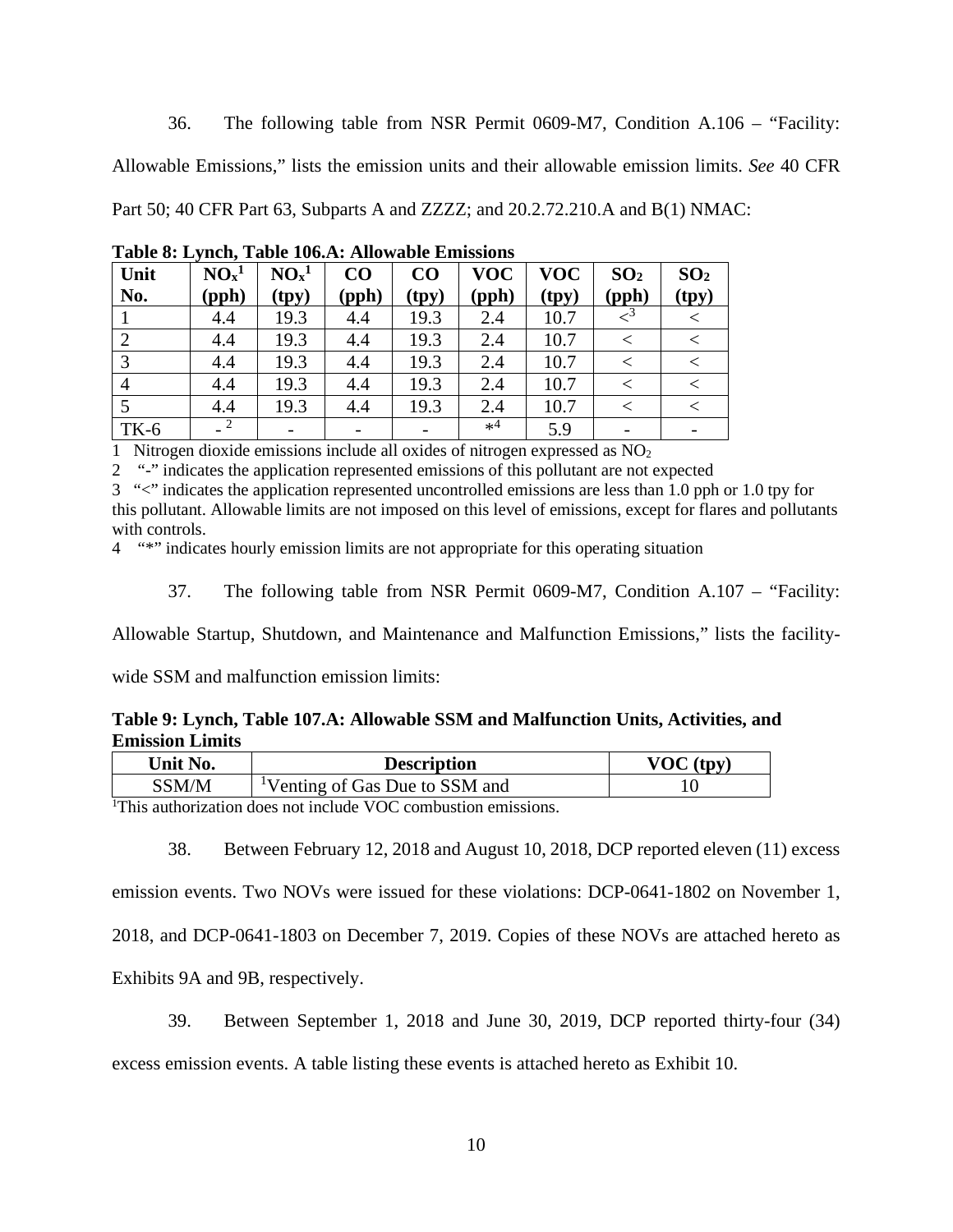40. DCP claimed that all forty-five (45) events described in Exhibits 9A, 9B, and 10 qualify as emergencies or malfunctions under the Act and the Penalty Policy. *See* Lynch Booster Station Affirmative Defense Evaluation Table, attached hereto as Exhibit 11.

# **B. Violations**

41. DCP violated NSR Permit 0609-M7, Conditions A106.A and A107.A, by exceeding the permitted allowable emission limits of the vent during forty-five (45) excess emission events. These events resulted in a total of three hundred and eighty-one (381) violations ("Lynch Violations"), described in Exhibits 9A, 9B, and 10.

42. The Lynch Violations resulted in the unlawful emission of 279,693.69 pounds of VOC and NO<sub>x</sub>.

43. Forty-four (44) of the forty-five (45) excess emissions events underlying the Lynch Violations do not qualify as emergencies or malfunctions under the New Mexico Air Quality Control Act or the Penalty Policy, and therefore DCP is subject to penalties for three hundred and eighty (380) of the Lynch Violations.

# **V. MONUMENT BOOSTER STATION ALLEGATIONS**

# **A. Background**

44. DCP owns and operates the Monument Booster Station, which is located approximately 0.5 miles east of Monument in Lea County, New Mexico.

45. The Monument Booster Station consists of equipment designed and operated for compressing natural gas, including condensate removal.

46. Between August 6, 2014 and October 16, 2018, the Monument Booster Station was authorized to operate under NSR Permit 0123-M6R3. Since October 16, 2018, the Monument Booster Station has been authorized to operate under NSR Permit 0123-M6R3.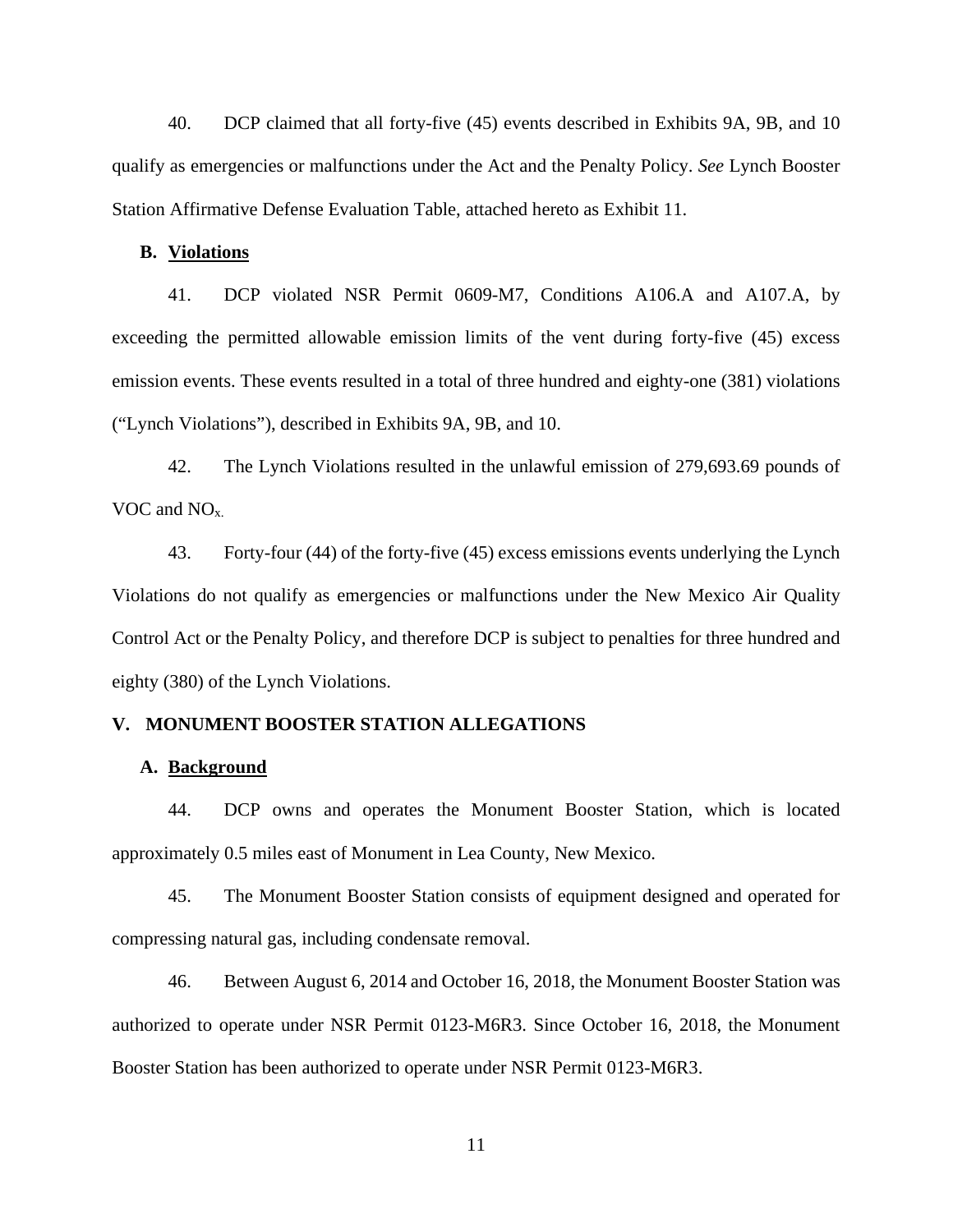47. The following table from NSR Permit 0123-M6R2, Condition A.106 – "Facility:

Allowable Emissions," lists the emission units and their allowable emission limits. *See* 40 CFR

Part 50; 40 CFR Part 63, Subparts A and ZZZZ; and 20.2.72.210.A and B(1) NMAC:

| Unit   | NO <sub>x</sub> <sup>1</sup> | NO <sub>x</sub> <sup>1</sup> | CO    | CO    | <b>VOC</b> | <b>VOC</b> |
|--------|------------------------------|------------------------------|-------|-------|------------|------------|
| No.    | (pph)                        | (tpy)                        | (pph) | (tpy) | (pph)      | (tpy)      |
| 3      | 6.5                          | 28.4                         | 0.6   | 2.8   | 0.7        | 3.1        |
| 4      | 0.9                          | 3.7                          | 0.6   | 2.6   | 0.2        | 0.9        |
| $TK-7$ | $\sqrt{2}$                   |                              |       |       | $*3$       | 3.0        |
| $TK-8$ |                              |                              |       |       | $\ast$     | 4.4        |
| Flash  |                              |                              |       |       | $\ast$     | 1.2        |
| Load   |                              |                              |       |       | $\ast$     | 2.8        |
| Flare  | 0.15                         | 0.66                         | 0.82  | 3.6   | 0.14       | 0.61       |
| Fug    |                              |                              |       |       | ∗          | 7.9        |

**Table 10: Monument, Table 106.A: Allowable Emissions**

1 Nitrogen dioxide emissions include all oxides of nitrogen expressed as NO2

2 "-" indicates the application represented emissions of this pollutant are not expected

3 "\*" indicates hourly emission limits are not appropriate for this operating situation

48. The following table from NSR Permit 0123-M6R3, Condition A.106 – "Facility

Allowable Emissions," lists the emission units and their allowable emission limits. *See* 40 CFR

Part 50; 40 CFR Part 63, Subparts A and ZZZZ; 20.2.72.210.A and B(1) NMAC:

| Unit           | NO <sub>x</sub> <sup>1</sup> | NO <sub>x</sub> <sup>1</sup> | CO    | CO    | <b>VOC</b> | <b>VOC</b> |
|----------------|------------------------------|------------------------------|-------|-------|------------|------------|
| No.            | (pph)                        | (tpy)                        | (pph) | (tpy) | (pph)      | (tpy)      |
| 3              | 6.5                          | 28.4                         | 0.6   | 2.8   | 0.7        | 3.1        |
| $\overline{4}$ | 0.9                          | 3.7                          | 0.6   | 2.6   | 0.2        | 0.9        |
| $TK-7$         | $\sqrt{2}$                   |                              |       |       | $*3$       | 3.0        |
| TK-8b          |                              |                              |       |       | $\ast$     | 3.0        |
| Flash          |                              |                              |       |       | $\ast$     | 1.2        |
| Load           |                              |                              |       |       | $\ast$     | 2.8        |
| Flare          | 0.2                          | 0.7                          | 0.8   | 3.6   | 0.03       | 0.14       |

**Table 11: Monument, Table 106.A: Allowable Emissions**

1 Nitrogen dioxide emissions include all oxides of nitrogen expressed as  $NO<sub>2</sub>$ 

2 "-" indicates the application represented emissions of this pollutant are not expected

3 "\*" indicates hourly emission limits are not appropriate for this operating situation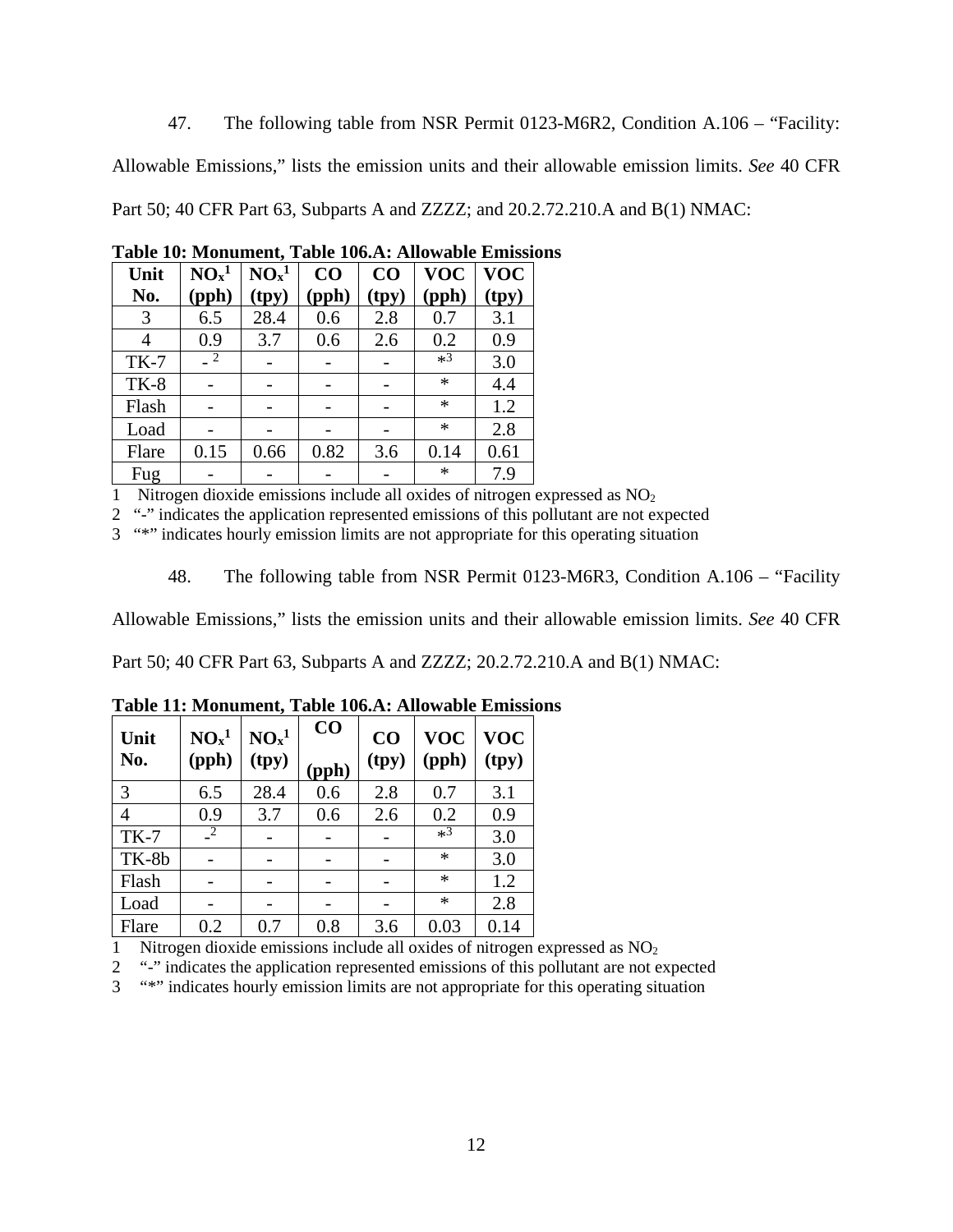49. The following table from NSR Permit 0123-M6R2 and M6R3, Condition A.107 –

"Facility: Allowable SSM and Malfunction Emissions," lists the SSM and malfunction emission limits:

**Table 12: Monument, Table 107.A, Allowable SSM and Malfunction Units, Activities, and Emission Limits**

| Unit No.  | <b>Description</b>                    | VOC (typ) | $H_2S$ (tpy) |
|-----------|---------------------------------------|-----------|--------------|
| SSM from  | Compressor & Associated Piping        | 3.9       | 0.22         |
| Units 3-4 | Blowdowns during Routine and          |           |              |
|           | Predictable Startup, Shutdown, and/or |           |              |
|           | Maintenance (SSM); and Malfunction    |           |              |
|           | emissions.                            |           |              |

(This authorization does not include VOC combustion emissions)

50. Between September 1, 2018 and June 30, 2019, DCP reported twenty-one (21) excess emissions events. A table listing these events is attached hereto as Exhibit 12.

51. DCP claimed that all twenty-one (21) events listed in Exhibit 12 qualify as emergencies, startup, shutdown, or malfunctions under the Act and the Penalty Policy. *See* Monument Booster Station Affirmative Defense Evaluation Table attached hereto as Exhibit 13.

# **B. Violations**

52. DCP violated NSR Permits 0123-M6R2 and -M6R3, Conditions A106.A and A107.A, by exceeding the permitted allowable emission limits from the unit Flare during twentyone (21) excess emission events. These events resulted in a total of two hundred and forty-nine (249) violations ("Monument Violations"), as described in Exhibits 12 and 13.

53. The Monument Violations resulted in the unlawful emission of 4,756 pounds of CO, SO2, VOC and NOx.

54. Twenty (20) of the twenty-one (21) excess emissions events underlying the Monument Violations do not qualify as emergencies, startup, shutdown, or malfunctions under the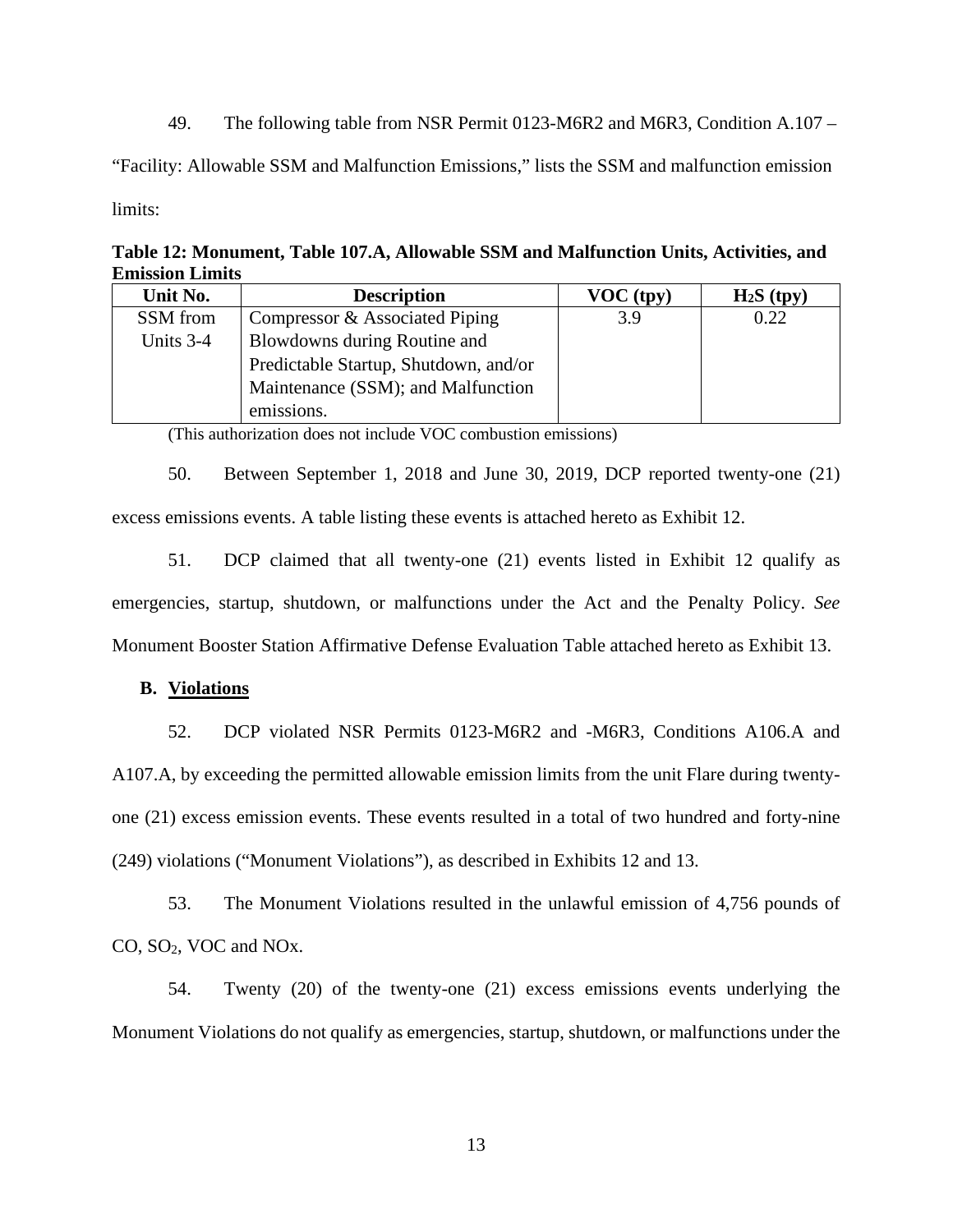Act or the Penalty Policy, and therefore DCP is subject to penalties for two hundred and thirtythree (233) of the Monument Violations. *See* Exhibits 12 and 13.

# **VI. SAND DUNES COMPRESSOR STATION ALLEGATIONS**

# **A. Background**

55. DCP owns and operates the Sand Dunes Compressor Station, which is located approximately 20 miles east-southeast of Loving in Eddy County, New Mexico.

56. The Sand Dunes Compressor Station consists of equipment designed and operated for compressing processed natural gas, including condensate removal.

57. From October 24, 2006 to January 24, 2019, the Sand Dunes Compressor Station was authorized to operate under NSR Permit 1201-M6.

58. Since January 25, 2019, the Sand Dunes Compressor Station has been authorized to operate under NSR Permit 1201-M7R4.

59. The following table from NSR Permit 1201-M6, Table 2.1. lists the emission units and their allowable emission limits. Malfunction and SSM are not listed separately. *See*  20.2.72.210 NMAC, paragraphs A and B.1.

| Unit           | NO <sub>x</sub> <sup>1</sup> | NO <sub>x</sub> <sup>1</sup> | CO    | CO    | <b>VOC</b> | <b>VOC</b> |
|----------------|------------------------------|------------------------------|-------|-------|------------|------------|
| No.            | (pph)                        | (tpy)                        | (pph) | (tpy) | (pph)      | (tpy)      |
|                | 4.4                          | 19.3                         | 4.4   | 19.3  | 1.8        | 7.7        |
| $\overline{2}$ | 4.4                          | 19.3                         | 4.4   | 19.3  | 1.8        | 7.7        |
| 3              | 4.5                          | 19.9                         | 4.5   | 19.9  | 2.0        | 8.7        |
| 4              | 4.4                          | 19.3                         | 4.4   | 19.3  | 1.8        | 7.7        |
| 5              | 4.5                          | 19.9                         | 4.5   | 19.9  | 2.0        | 8.7        |
| $F-2$          | 2                            |                              |       |       | 42.7       | 0.7        |
| $F-3$          |                              |                              |       |       | N/A        | 30         |

**Table 13: Sand Dunes, Table 2.1, Allowable Emissions**

1 Nitrogen dioxide emissions include all oxides of nitrogen expressed as NO2

2 "-" indicates that in accordance with the application, emissions of this pollutant are not expected.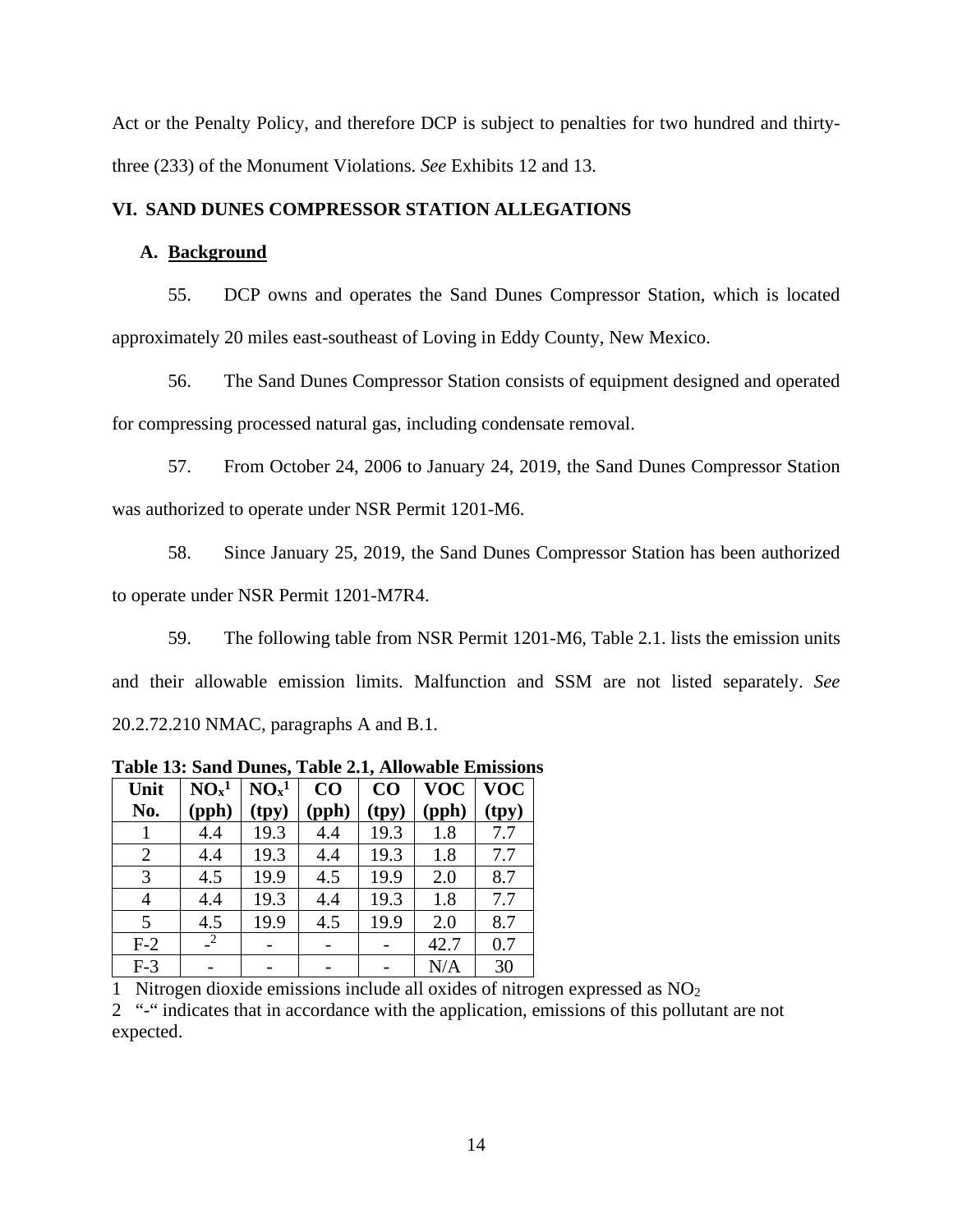60. The following table from NSR Permit 1201-M7R4, Condition A.106 – "Facility:

Allowable Emissions," lists the emission units and their allowable emission limits. *See* 40 CFR

Part 50; 40 CFR Part 63, Subparts A and ZZZZ; and 20.2.72.210.A and B(1) NMAC:

| Unit           | NO <sub>x</sub> <sup>1</sup> | NO <sub>x</sub> <sup>1</sup> | CO    | CO    | <b>VOC</b> | <b>VOC</b> |
|----------------|------------------------------|------------------------------|-------|-------|------------|------------|
| No.            | (pph)                        | (tpy)                        | (pph) | (tpy) | (pph)      | (tpy)      |
| 1              | 4.4                          | 19.3                         | 4.4   | 19.3  | 1.8        | 7.7        |
| $\overline{2}$ | 4.4                          | 19.3                         | 4.4   | 19.3  | 1.8        | 7.7        |
| 3              | 4.5                          | 19.7                         | 4.5   | 19.7  | 2.0        | 8.7        |
| $\overline{4}$ | 4.4                          | 19.3                         | 4.4   | 19.3  | 1.8        | 7.7        |
| 5              | 4.5                          | 19.7                         | 4.5   | 19.7  | 2.0        | 8.7        |
| $F-2$          | $\sqrt{2}$                   |                              |       |       | $*3$       | 0.3        |
| TK-1a          |                              |                              |       |       | $\ast$     | 4.4        |

**Table 14: Sand Dunes, Table 106.A: Allowable Emissions**

1 Nitrogen dioxide emissions include all oxides of nitrogen expressed as NO2

2 "-" indicates that application represented emissions of this pollutant are not expected

3 "\*" indicates hourly emission limits are not appropriate for this operation

61. The following table from NSR Permit 1201-M7R4, Condition A.107 – "Facility:

Allowable SSM and Malfunction Emissions," lists the facility-wide SSM emission limits:

|          | Table 15: Sand Dunes, Table 107.A: Allowable SSM Units, Activities, and Emission Limits |           |  |
|----------|-----------------------------------------------------------------------------------------|-----------|--|
| Unit No. | <b>Description</b>                                                                      | VOC (typ) |  |

| UMU 190.                                                                                   | <b>DESCLIPTION</b>              |  |  |  |  |  |  |
|--------------------------------------------------------------------------------------------|---------------------------------|--|--|--|--|--|--|
| SSM from F-3                                                                               | <sup>1</sup> Emergency Blowdown |  |  |  |  |  |  |
| <sup><math>\perp</math></sup> This authorization does not include VOC combustion emissions |                                 |  |  |  |  |  |  |

This authorization does not include VOC combustion emissions

62. Between January 2, 2018 and June 30, 2019, DCP reported forty-six (46) excess

emission events. Two NOVs were issued for a portion of these violations: DCP-0302-1801 on

November 15, 2018, and DCP-0302-1802 on January 31, 2019. Copies of these NOVs are attached

hereto as Exhibits 14A and 14B, respectively. A table listing the remaining events not included in

the two NOVs is attached hereto as Exhibit 15.

63. DCP claimed that the events described in Exhibits 14A, 14B, and 15 qualify as emergencies, startup or shutdown, or malfunctions under the Act and the Penalty Policy. *See* Sand Dunes Compressor Station Affirmative Defense Evaluation Table, attached hereto as Exhibit 16.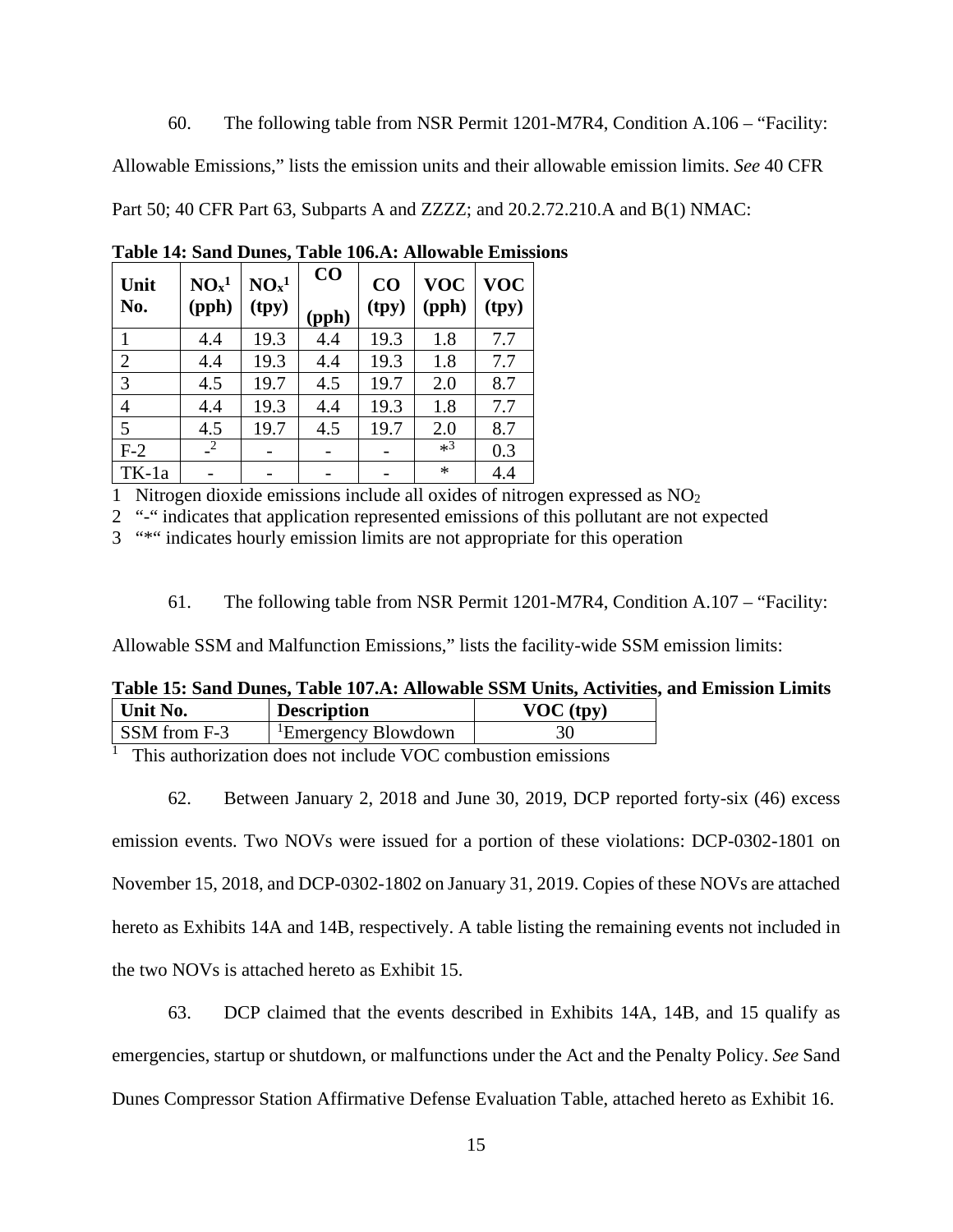# **B. Violations**

64. DCP violated NSR Permit 1201-M6 or 1201-M7R4, Tables 14 and 15, by exceeding the permitted allowable emission limits of the emergency blowdown vent during fortysix (46) excess emission events. These events resulted in a total of one hundred and twenty-five (125) violations ("Sand Dunes Violations"), as described in Exhibits 14A, 14B, and 15.

65. The Sand Dunes Violations resulted in the unlawful emission of 228,549.52 pounds of VOC.

66. Thirty-eight (38) of the forty-six (46) excess emission events underlying the Sand Dunes Violations do not qualify as emergencies, startup or shutdown, or malfunctions under the Act or the Penalty Policy, and therefore DCP is subject to penalties for one-hundred seventeen (117) of the Sand Dunes Violations.

#### **VII. SOUTH HAT BOOSTER STATION ALLEGATIONS**

#### **A. Background**

67. DCP owns and operates the South Hat Booster Station, which is located approximately 24 miles west of Oil Center in Lea County, New Mexico.

68. The South Hat Booster Station consists of equipment designed and operated for compressing processed natural gas, including condensate removal.

69. Between November 22, 2010 and August 13, 2018, South Hat Booster Station was authorized to operate under NSR Permit 1018-M7.

70. Between May 21, 2012 and January 11, 2018, South Hat Booster Station was authorized to operate under Title V Permit P044-R3.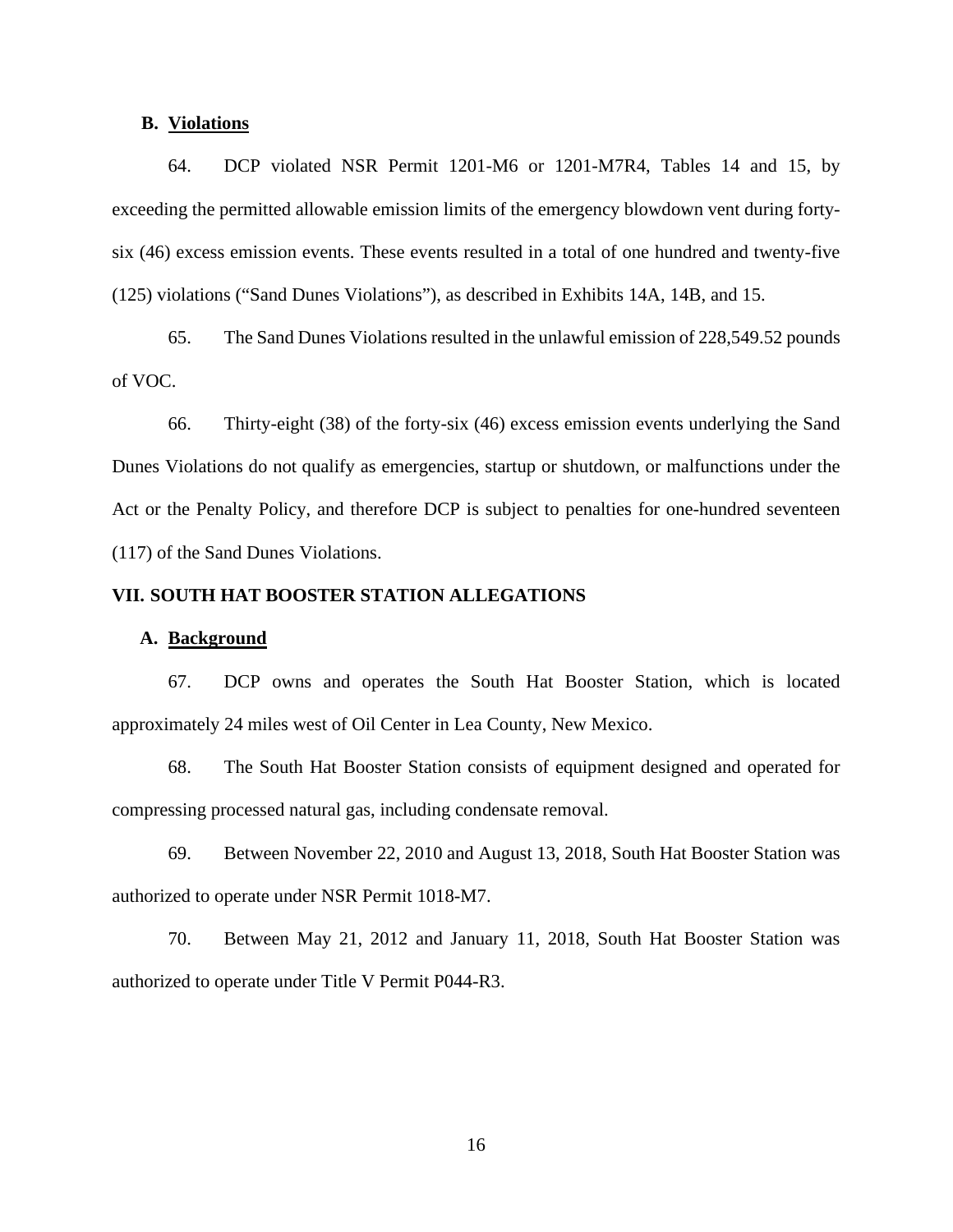71. Between January 12, 2018, and August 13, 2018, South Hat Booster Station was authorized to operate under Title V Permit P044-R4. That permit was terminated on August 14, 2018.

72. Since August 14, 2018, South Hat Booster Station has been authorized to operate under GCP-O&G Permit 1018-M8.

73. The following table from Title V Permit P044-R3, Condition A.106 – "Facility: Allowable Emissions," lists the emission units, and their allowable emission limits. *See* 40 CFR Part 50; 40 CFR Part 60, Subparts A & JJJJ; 40 CFR Part 63, Subparts A & ZZZZ; 40 CFR Part 64; 20.2.70.302.A(1), (7), and (8) NMAC; and NSR Permit 1018-M7:

| Unit<br>No.        | NO <sub>x</sub> <sup>1</sup><br>(pph) | NO <sub>x</sub> <sup>1</sup><br>(tpy) | CO<br>(pph) | CO<br>(tpy) | <b>VOC</b><br>(pph) | <b>VOC</b><br>(tpy) |
|--------------------|---------------------------------------|---------------------------------------|-------------|-------------|---------------------|---------------------|
| 1                  | 5.3                                   | 23.2                                  | 5.3         | 23.2        | 1.8                 | 7.7                 |
| $\overline{2}$     | 5.3                                   | 23.2                                  | 5.3         | 23.2        | 1.8                 | 7.7                 |
| 3                  | 5.4                                   | 23.7                                  | 5.4         | 23.7        | 1.8.                | 7.8                 |
| 4                  | 5.4                                   | 23.7                                  | 5.4         | 23.7        | 1.8                 | 7.8                 |
| 5                  | 5.3                                   | 23.2                                  | 5.3         | 23.2        | 1.8                 | 7.7                 |
| 6                  | 5.3                                   | 23.2                                  | 5.3         | 23.2        | 1.8                 | 7.7                 |
| 7                  | 9.8                                   | 28.642.8                              | 9.8         | 42.8        | 3.3                 | 14.3                |
| 8                  | 6.5                                   | 28.6                                  | 5.2         | 22.9        | 3.3                 | 14.3                |
| <b>TK-6</b>        | $\sqrt{2}$                            |                                       |             |             | $\leq$ <sup>3</sup> | 2.7                 |
| $TK-7$             |                                       |                                       |             |             | $\lt$               | 2.7                 |
| Load               |                                       |                                       |             |             | $\,<\,$             | 1.5                 |
| Total <sup>4</sup> |                                       | 211.3                                 |             |             | $\,<\,$             | 81.8                |

**Table 16: South Hat, Table 106.A, Allowable Emissions**

1 Nitrogen dioxide emissions include all oxides of nitrogen expressed as  $NO<sub>2</sub>$ 

2 "" indicates the application represented emissions of this pollutant are not expected

3 "<" indicates the application represented uncontrolled emissions are less than 1.0 pph or 1.0 tpy for

this pollutant. Allowable limits are not imposed on this level of emissions, except for flares and pollutants with controls.

4 Total allowables are for information and are not enforceable conditions

74. The following table from Title V Permit P044-R3, Condition A.107 – "Facility:

Allowable Startup, Shutdown, and Maintenance and Malfunction Emissions," lists the facility-

wide SSM and malfunction emission limits: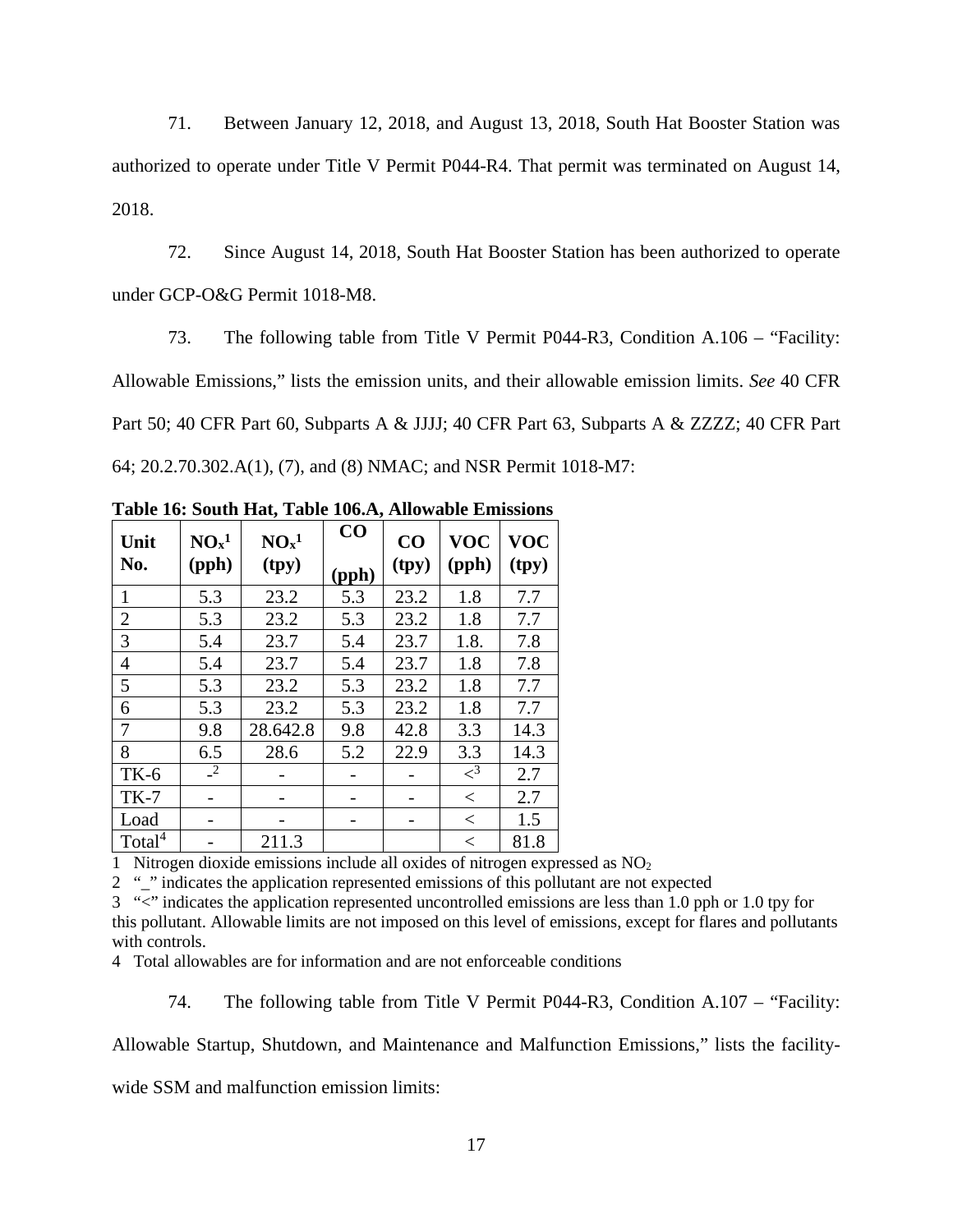| Unit No.          | <b>Description</b>                       | $VOC$ (tpy) |
|-------------------|------------------------------------------|-------------|
| SSM from $1, 2$ , | Compressor & Associated Piping           | 19          |
| 3, 4, 5, 6, 7, 8  | Blowdowns during Routine and Predictable |             |
|                   | Startup, Shutdown, and/or Maintenance    |             |
|                   | (SSM)                                    |             |
| M1                | Venting $2$ of Gas due to Malfunctions.  | 10.0        |
| Total             |                                          |             |

**Table 17: South Hat, Table 107.A, Allowable SSM and Malfunction Units, Activities, and Emission Limits**

1 Totals are for information only, not enforceable conditions.

2 This authorization does not include VOC combustion emissions.

75. Title V Permit P044-R4, Tables 106.A and 107.A unit emission limits are equal to

Title V Permit P044-R3.

76. The following table from Oil and Gas GCP Application Table 2: "Allowable Emission Limits" lists (beginning August 14, 2018) the maximum allowable, facility-wide SSM

and malfunction emission limits:

| Unit No.                            | NO <sub>x</sub> <sup>1</sup> | NO <sub>x</sub> <sup>1</sup> | CO    | CO    | <b>VOC</b> | <b>VOC</b> | SO <sub>2</sub> | SO <sub>2</sub> |
|-------------------------------------|------------------------------|------------------------------|-------|-------|------------|------------|-----------------|-----------------|
|                                     | (pph)                        | (tpy)                        | (pph) | (tpy) | (pph)      | (tpy)      | (pph)           | (tpy)           |
|                                     | 0.22                         | 0.97                         | 0.44  | 1.93  | 0.056      | 0.25       | 0.0035          | 0.015           |
| $\overline{2}$                      | 0.22                         | 0.97                         | 0.44  | 1.93  | 0.056      | 0.25       | 0.0035          | 0.015           |
| 3                                   | 0.29                         | 1.28                         | 0.41  | 1.78  | 0.044      | 0.19       | 0.0032          | 0.014           |
| $\overline{4}$                      | 0.29                         | 1.28                         | 0.41  | 1.78  | 0.044      | 0.19       | 0.0032          | 0.014           |
| 5                                   | 0.22                         | 0.97                         | 0.44  | 1.93  | 0.056      | 0.25       | 0.0035          | 0.015           |
| 6                                   | 0.22                         | 0.97                         | 0.44  | 1.93  | 0.056      | 0.25       | 0.0035          | 0.015           |
| 7                                   | 1.06                         | 4.64                         | 2.57  | 11.24 | 0.13       | 0.58       | 0.0065          | 0.028           |
| 8                                   | 1.06                         | 4.64                         | 2.57  | 11.24 | 0.13       | 0.58       | 0.0065          | 0.028           |
| <b>TK-6</b>                         | $\mathbf{r}^2$               |                              |       |       | $\ast$     | 6.31       |                 |                 |
| $TK-7$                              |                              |                              |       |       | $\ast$     | 6.31       |                 |                 |
| Load                                |                              |                              |       |       | $\ast$     | 0.69       |                 |                 |
| $\frac{\text{Fug}^3}{\text{Fug}^3}$ |                              | $\qquad \qquad \blacksquare$ |       |       | 4.99       | 21.88      |                 |                 |
| SSM <sup>4</sup>                    |                              | $\overline{\phantom{0}}$     |       |       | $\ast$     | 50.00      |                 |                 |
| Malfunction <sup>5</sup>            |                              |                              |       |       | $\ast$     | 10.00      |                 |                 |
| Total <sup>4</sup>                  | 3.59                         | 15.71                        | 7.71  | 33.76 | 5.57       | 97.71      | 0.033           | 0.15            |

**Table 18: South Hat, Table 2. Oil and Gas GCP Application, Allowable Emission Limits**

<sup>1</sup> Significant Figures Examples: One significant figure – 0.03, 3, 0.3. Two significant figures – 0.34, 34, 3400, 3.4

<sup>2</sup> Condensable PM: Include condensable particulate matter emissions in particulate matter calculations.  $3$  FUG: Pursuant to condition A106 of the permit, fugitive emissions of VOC do not typically count toward Title V or PSD applicability. Thus, the total VOC emissions, including fugitive sources, may exceed 100 tpy without triggering additional permitting requirements.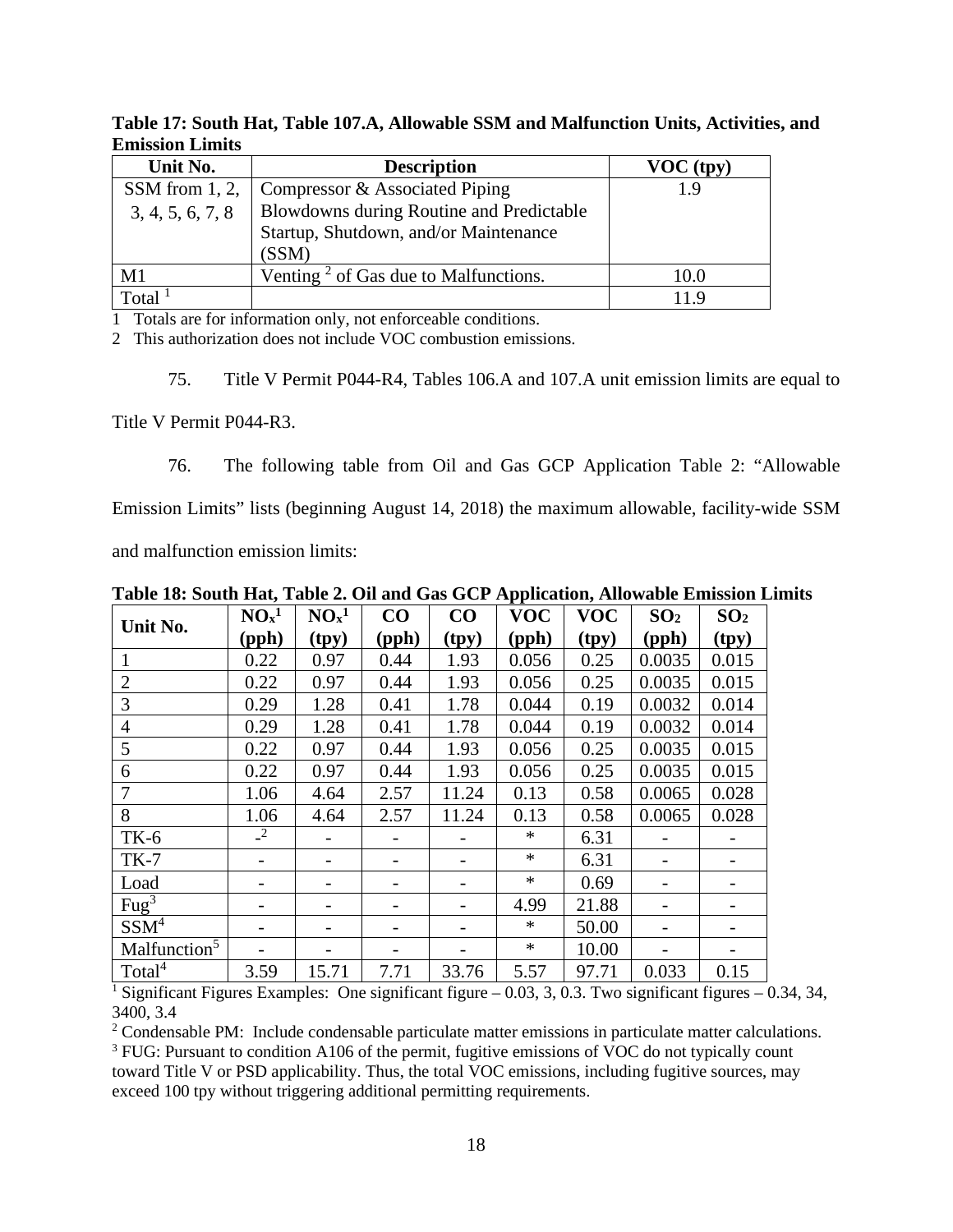<sup>4</sup> SSM and Malfunction: As stated in NMED's *Implementation Guidance for Permitting SSM Emissions and Excess Emissions* document (June 2012): there is no limit to the quantity of SSM emissions that can be permitted, provided they are routine and predictable DCP would like to request 50 tpy of VOC and 1 tpy of HAP. In addition, pursuant to condition A107.C the permittee may select to authorize up to 10 tpy of malfunction events. DCP is requesting 10 tpy of VOC and 1 tpy of HAP associated with malfunction events in addition to the aforementioned SSM emissions limits. "\*" Denotes an hourly limit is not appropriate and is not being requested.

77. Between January 5, 2018 and June 30, 2019, DCP reported one hundred and fourteen (114) excess emission events. The Bureau issued two NOVs for sixty-nine (69) of these violations: DCP-0665-1801 on December 14, 2018, and DP-0665-1802 and February 4, 2019. A copy of these NOVs are attached hereto as Exhibits 17A and 17B, respectively. A table listing the remaining events not included in the two NOVs is attached hereto as Exhibit 18.

78. DCP claimed that all the events described in Exhibits 17A, 17B, and 18 qualify as emergencies or malfunctions under the Act and the Penalty Policy. *See* South Hat Booster Station Affirmative Defense Evaluation Table, attached hereto as Exhibit 19.

#### **B. Violations**

79. DCP violated Title V Permits P044-R3 and P044-R4, Conditions A106.A and A107.A, and GCP Oil and Gas Permit 1018-M8, Table 2, by exceeding its permitted allowable emission limits through a vent during one hundred and fourteen (114) excess emission events. These events resulted in a total of five hundred and ninety-seven (597) violations (the "South Hat Violations"), as described in Exhibits 17A, 17B, and 18.

80. The South Hat Violations resulted in the unlawful emission of a total of 687,013.20 pounds of VOC.

81. One hundred and eight (108) of the one hundred and fourteen (114) excess emission events underlying the South Hat Violations do not qualify as emergencies or malfunctions under the Act or the Penalty Policy, and DCP is therefore subject to penalties for five hundred and eighty (580) of the South Hat Violations.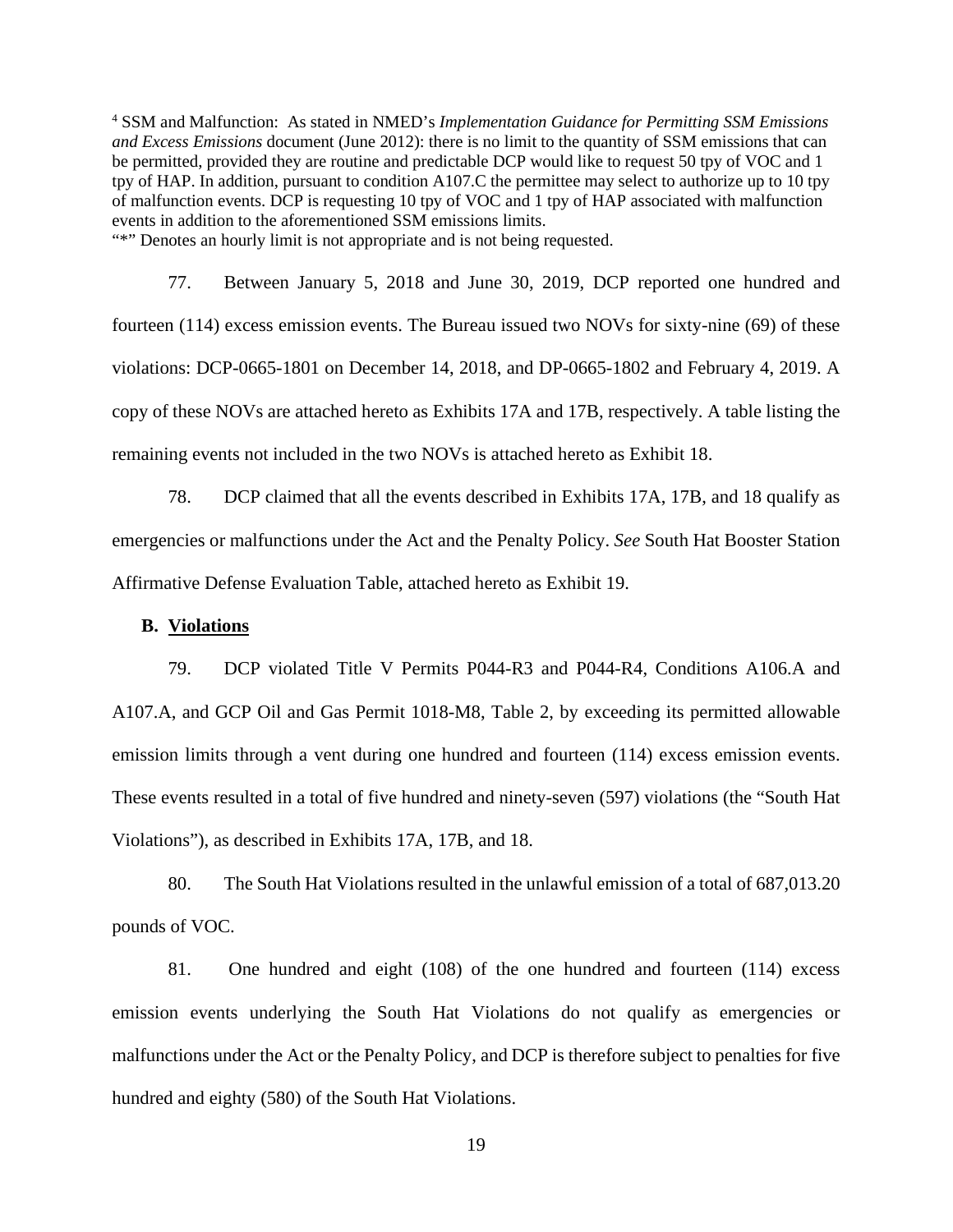### **VIII. WEST TURKEY TRACK COMPRESSOR STATION ALLEGATIONS**

# **A. Background**

82. DCP owns and operates the West Turkey Track Compressor Station, which is located approximately 20 miles southwest of Maljamar in Eddy County, New Mexico.

83. The West Turkey Track Compressor Station consists of equipment designed and operated for compressing processed natural gas, including condensate removal.

84. Since May 30, 2013, the West Turkey Track Compressor Station has been authorized to operate under NSR Permit 2098-M4 GCP-4.

85. The following table from NSR Permit 2098-M4, Oil and Gas GCP Application Table 5: "Flares [Condition VII Line 5]," lists the emission units and their allowable emission limits:

**Table 19: West Turkey Track, Table 5, Flares (abbreviated)**

| Unit<br>No. | $NOx1$ $NOx1$<br>$(pph)$ (tpy) |      | CO<br>$\frac{1}{2}$ (pph) |             | $CO$   VOC   VOC<br>$\mid$ (tpy) $\mid$ (pph) $\mid$ (tpy) |      |
|-------------|--------------------------------|------|---------------------------|-------------|------------------------------------------------------------|------|
| Flare       | 0.34                           | 0.15 | 0.19                      | $\mid$ 0.81 | $\vert 0.03 \vert$                                         | 0.14 |

86. Between June 3, 2018 and June 30, 2019, DCP reported twenty-seven (27) excess emission events, as described in Exhibits 20, 21, and 22. The Bureau issued NOV DCP-413-1801 for a portion of these violations on January 31, 2019. A copy of this NOV is attached hereto as Exhibit 20. A table listing the remaining events not included in the NOV is attached hereto as Exhibit 21.

87. DCP claimed that the events described in Exhibits 20 and 21 qualify as emergencies or malfunctions under the Act and the Penalty Policy. *See* West Turkey Track Compressor Station Affirmative Defense Evaluation Table, attached hereto as Exhibit 22.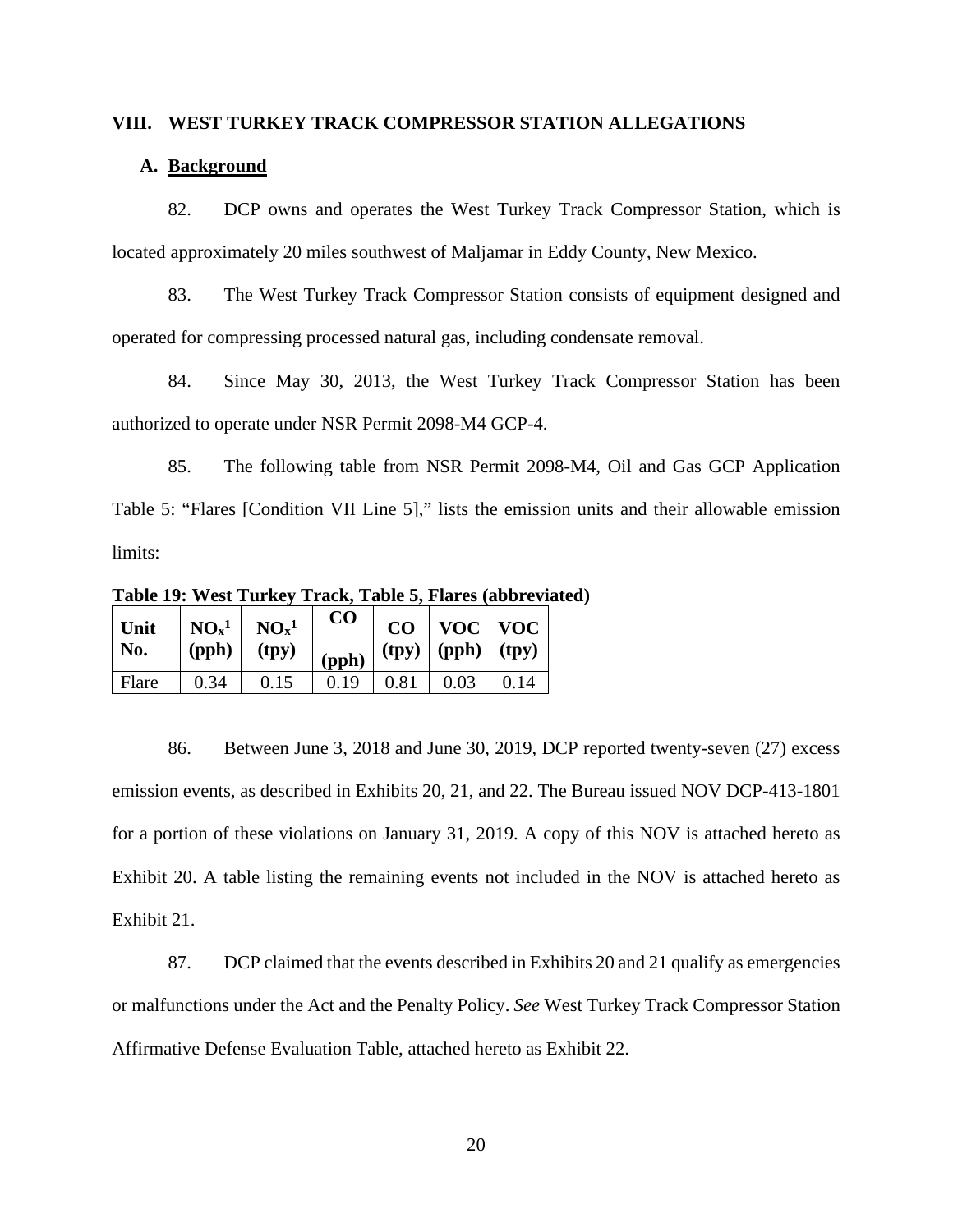# **B. Violations**

88. DCP violated GCP Oil and Gas Permit 2098-M4, Application Table 5: "Flares [Condition 7 Line 5]," by exceeding the permitted allowable emission limits for the unit Flares during twenty-seven emissions events. These events resulted in a total of two hundred and fortytwo (242) violations ("West Turkey Violations"), as described in Exhibits 20 and 21.

89. The West Turkey Violations resulted in the unlawful emission of 49,896.50 pounds of NOx, CO, and VOC.

Twenty-four (24) of the twenty-seven (27) excess emission events underlying the West Turkey Violations do not qualify as emergencies or malfunctions under the Act or the Penalty Policy, and DCP is therefore subject to penalties for two hundred and eighteen (218) of the West Turkey Violations.

#### **COMPLIANCE ORDER**

90. NMSA 1978, §74-2-12(A) authorizes the Secretary to issue a compliance order requiring compliance with a regulation or permit.

91. DCP is ordered to take the following corrective actions for the excess emissions violations specified in Sections I through VIII:

- 1. DCP shall operate each of the facilities named in this Compliance Order without exceeding designated permitted allowable limits.
- 2. DCP shall cease and desist from excess emissions that do not qualify for an affirmative defense under one or more of the following provisions: 20.2.7.111 NMAC (Affirmative Defense for an Excess Emission during Malfunction); 20.2.7.112 NMAC (Affirmative Defense for an Excess Emission during Startup or Shutdown); or 20.2.7.113 NMAC (Affirmative Defense for an Emergency).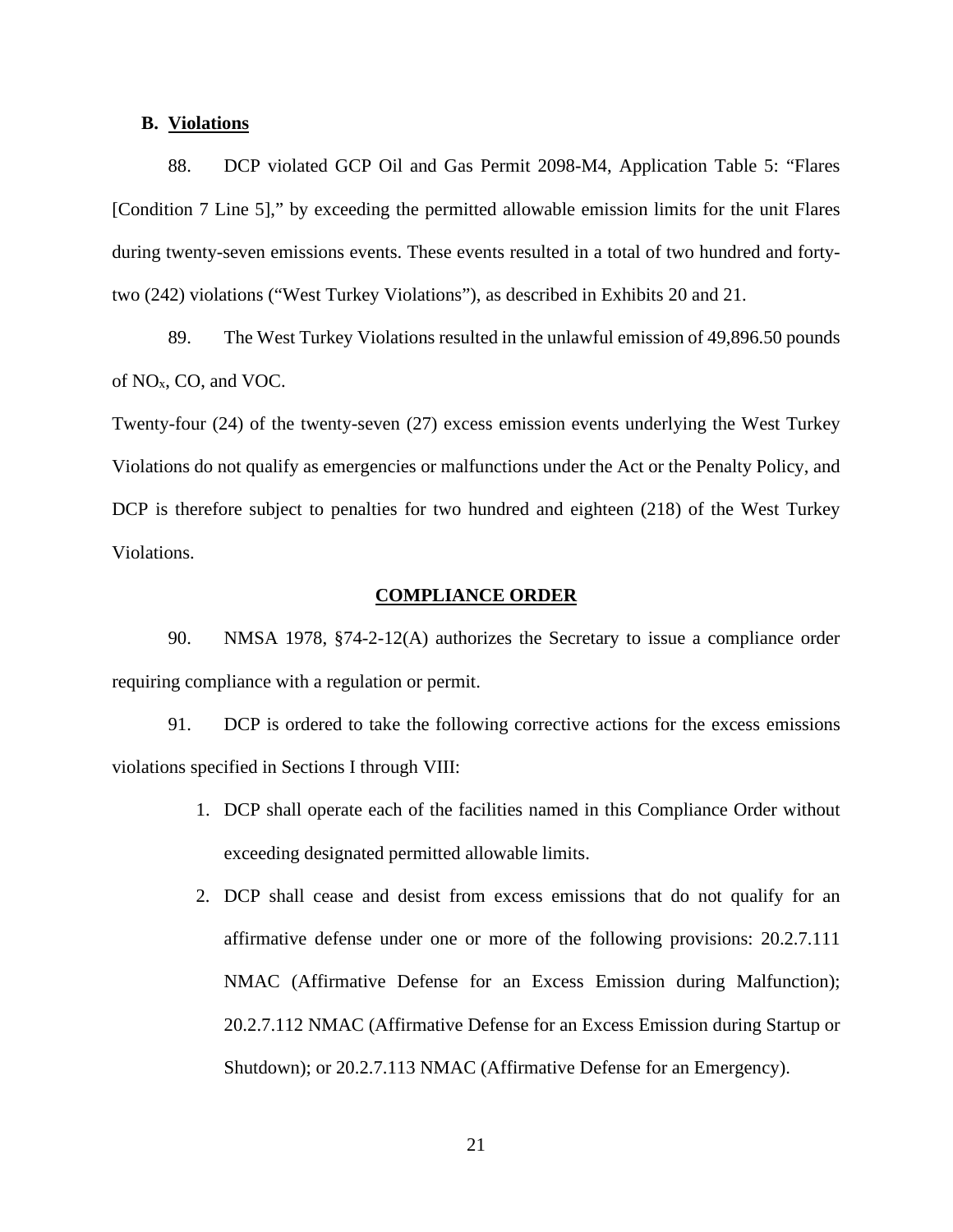# **CIVIL PENALTY**

92. Section 74-2-12(A) of the Act authorizes the Secretary to issue a compliance order assessing a civil penalty for a violation of the Act, the Regulations, or a permit condition issued under the Act.

93. Section 74-2-12(B) of the Act authorizes the Secretary to assess a civil penalty of up to fifteen thousand dollars (\$15,000.00) per day of non-compliance for each violation under Section 74-2-12(A).

94. For the violations described in Sections I through VIII, the Division has calculated, and hereby assesses, a civil penalty consistent with the Penalty Policy as follows:

| <b>Facility</b>                         | <b>NOV/Violations</b>    | <b>Exhibit No.</b> | <b>Penalty</b> |
|-----------------------------------------|--------------------------|--------------------|----------------|
|                                         |                          |                    | <b>Amount</b>  |
|                                         |                          |                    |                |
| <b>Burton Flats Compressor Station</b>  | DCP-0251-1801            | Exhibit 23         | \$113,312.86   |
|                                         | $9/1/2018 - 6/30/2019$   | Exhibit 24         | \$74,925.78    |
| <b>Fitz Compressor Station</b>          | DCP-0263-1801            | Exhibit 25         | \$30,000.00    |
|                                         | DCP-0263-1802            | Exhibit 26         | \$1,182,288.69 |
|                                         | $9/1/2018 - 6/30/2019$   | Exhibit 27         | \$879,983.22   |
| <b>Lovington Booster Station</b>        | $11/27/2018 - 4/26/2019$ | Exhibit 28         | \$62,875.61    |
| <b>Lynch Booster Station</b>            | DCP-0641-1802            | Exhibit 29         | \$41,819.79    |
|                                         | DCP-0641-1803            | Exhibit 30         | \$259,009.83   |
|                                         | $9/1/2018 - 6/30/2019$   | Exhibit 31         | \$455,731.21   |
| <b>Monument Booster Station</b>         | $9/1/2018 - 6/30/2019$   | Exhibit 32         | \$13,464.10    |
| <b>Sand Dunes Compressor Station</b>    | DCP-0302-1801            | Exhibit 33         | \$19,536.27    |
|                                         | DCP-0302-1802            | Exhibit 34         | \$50,589.48    |
|                                         | $10/9/2018 - 3/14/2019$  | Exhibit 35         | \$320,027.92   |
| <b>South Hat Booster Station</b>        | DCP-0665-1801            | Exhibit 36         | \$30,000.00    |
|                                         | DCP-0665-1802            | Exhibit 37         | \$350,013.33   |
|                                         | $9/1/2018 - 6/30/2019$   | Exhibit 38         | \$1,413,053.90 |
| <b>West Turkey Compressor Station</b>   | DCP-413-1801             | Exhibit 39         | \$7,906.40     |
|                                         | $9/1/2018 - 6/30/2019$   | Exhibit 40         | \$8,852.22     |
|                                         |                          |                    |                |
| <b>TOTAL Excess Emissions Penalties</b> | \$5,313,390.61           |                    |                |
|                                         |                          |                    |                |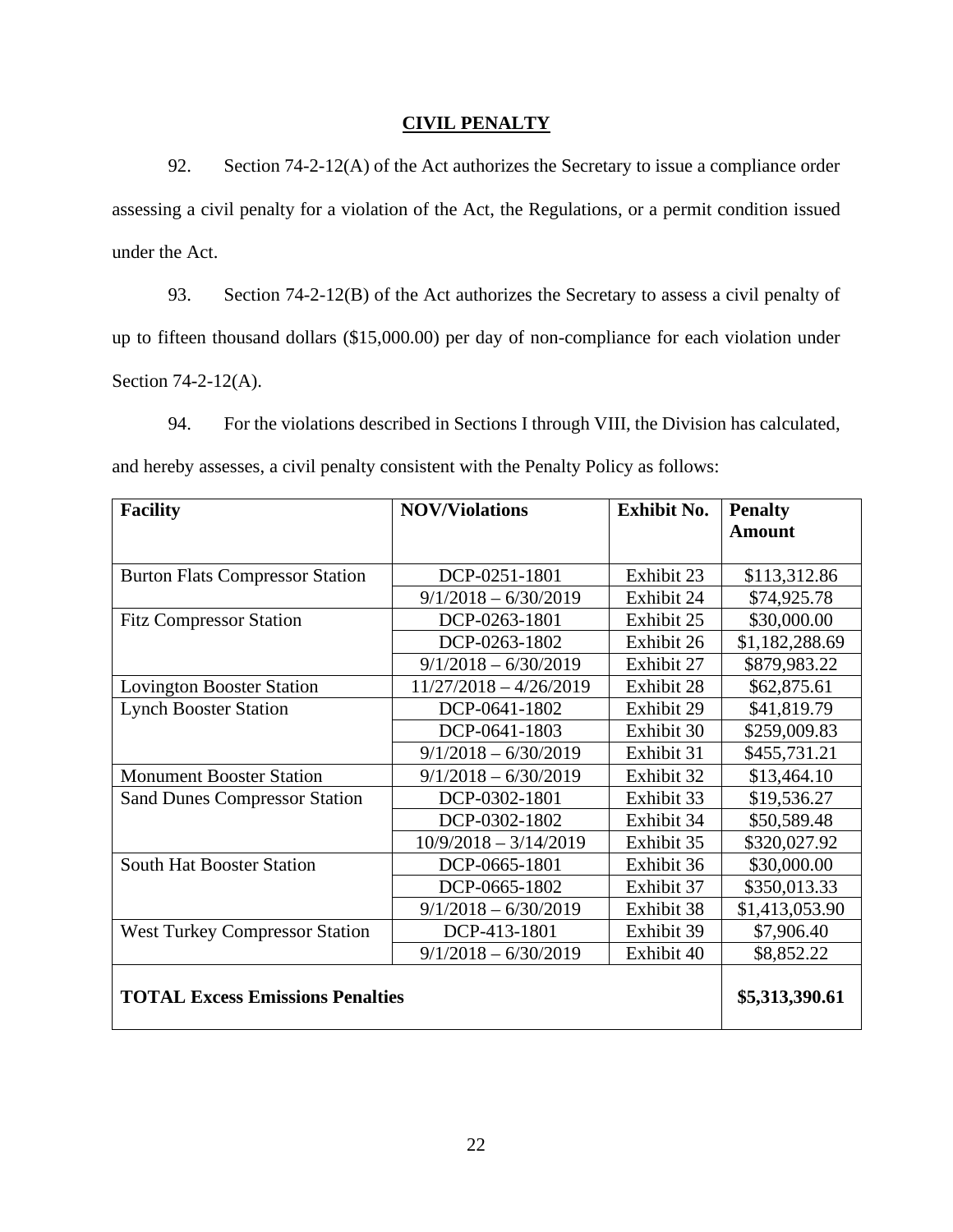95. The Department is also assessing a penalty for economic benefit in the amount of \$187,156.00, as detailed in Exhibit 41 attached hereto.

96. A chart summarizing the excess emissions and penalty totals for all the DCP Facilities is attached hereto as Exhibit 42.

# **NOTICE OF OPPORTUNITY TO ANSWER AND REQUEST A HEARING**

97. Pursuant Section 74-2-12(C) of the Act, and the Department's adjudicatory procedures at 20.1.5.200 NMAC, DCP may request a hearing by filing a written request for a public hearing with the hearing clerk no later than thirty (30) days after receipt of this Order. The request for hearing shall include an Answer:

- a. Admitting or denying each allegation. Any allegation which is not specifically denied shall be deemed to be admitted. DCP may assert that it has insufficient knowledge of any alleged finding of fact, and such finding shall be deemed to be denied;
- b. Asserting any affirmative defense upon which DCP intends to rely. Any affirmative defense not asserted in the Answer, except an affirmative defense asserting lack of subject matter jurisdiction, shall be deemed waived.
- c. Signed under oath or affirmation that the information contained therein is true and correct to the best of the signatory's knowledge; and
- d. Attaching a copy of this Order.

98. This Order shall become final upon DCP's receipt of the Order, unless DCP files a Request for Hearing and Answer as set forth above. DCP may file a Request for Hearing and Answer at the following address: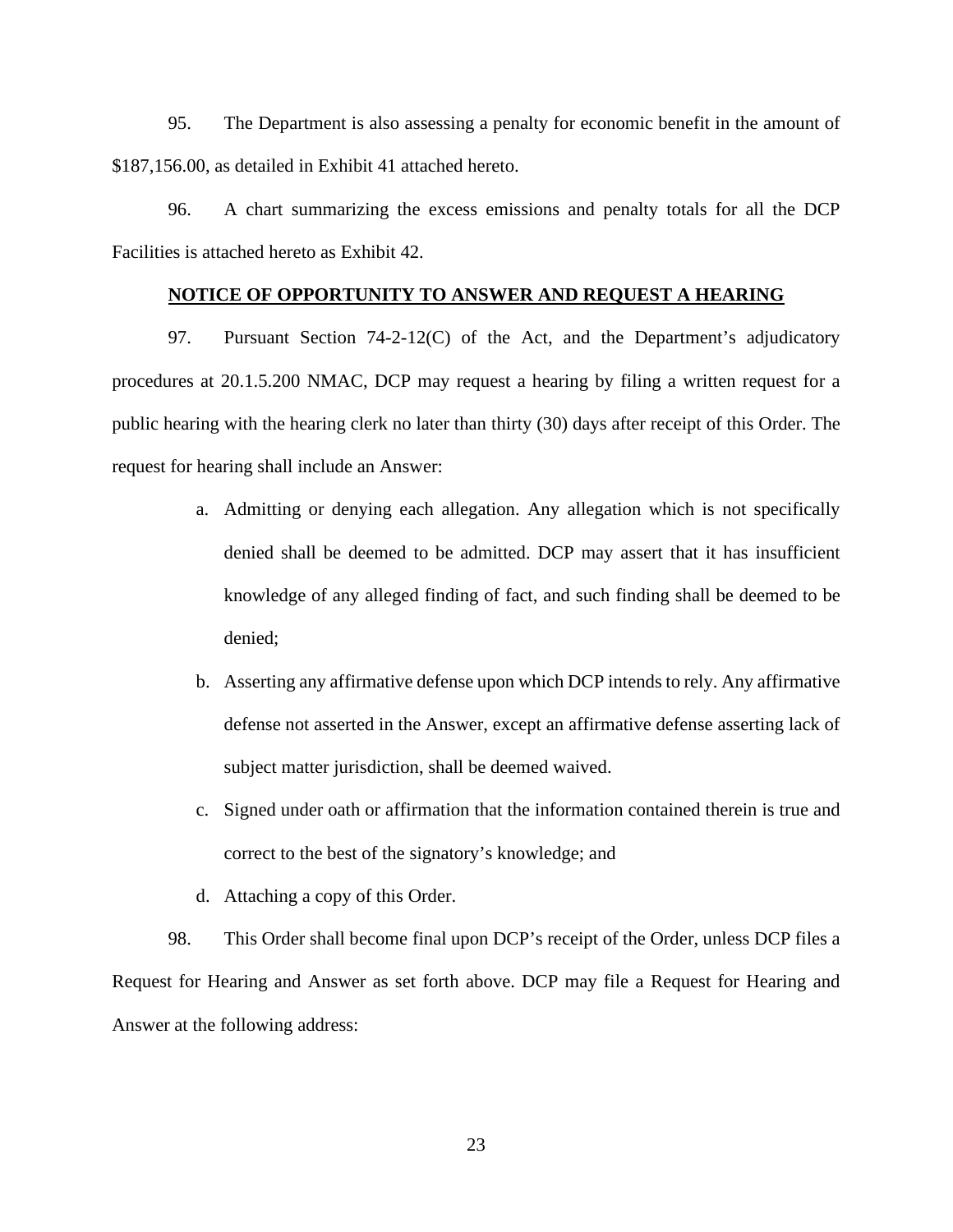Cody Barnes Administrator for Boards and Commissions New Mexico Environment Department P.O. Box 5469 Santa Fe, New Mexico 87502 Telephone: (505) 827-2428

99. The public hearing shall be governed by the Department's Adjudicatory Procedures at 20.1.5 NMAC, a copy of which is attached hereto as Exhibit 43.

# **SETTLEMENT CONFERENCE**

100. DCP may confer with the Division regarding settlement at any time, but a settlement conference or request for a settlement shall not extend or waive the deadline for filing a Request for Hearing or Answer. DCP may appear at a settlement conference either pro se or through legal counsel. The Director of the Division shall execute any settlement as part of a Stipulated Final Order. Any Stipulated Final Order shall resolve all issues raised in this Order, shall bind all parties to this Order, and shall not be appealable. To confer regarding settlement, contact:

> Lara Katz, Assistant General Counsel New Mexico Environment Department Office of General Counsel 1190 S. Saint Francis Drive Santa Fe, New Mexico 87501 Telephone: (505) 827-2985 Email: lara.katz@state.nm.us

# **TERMINATION**

101. This Order shall terminate upon approval of the Secretary of the Department of a Stipulated Final Order.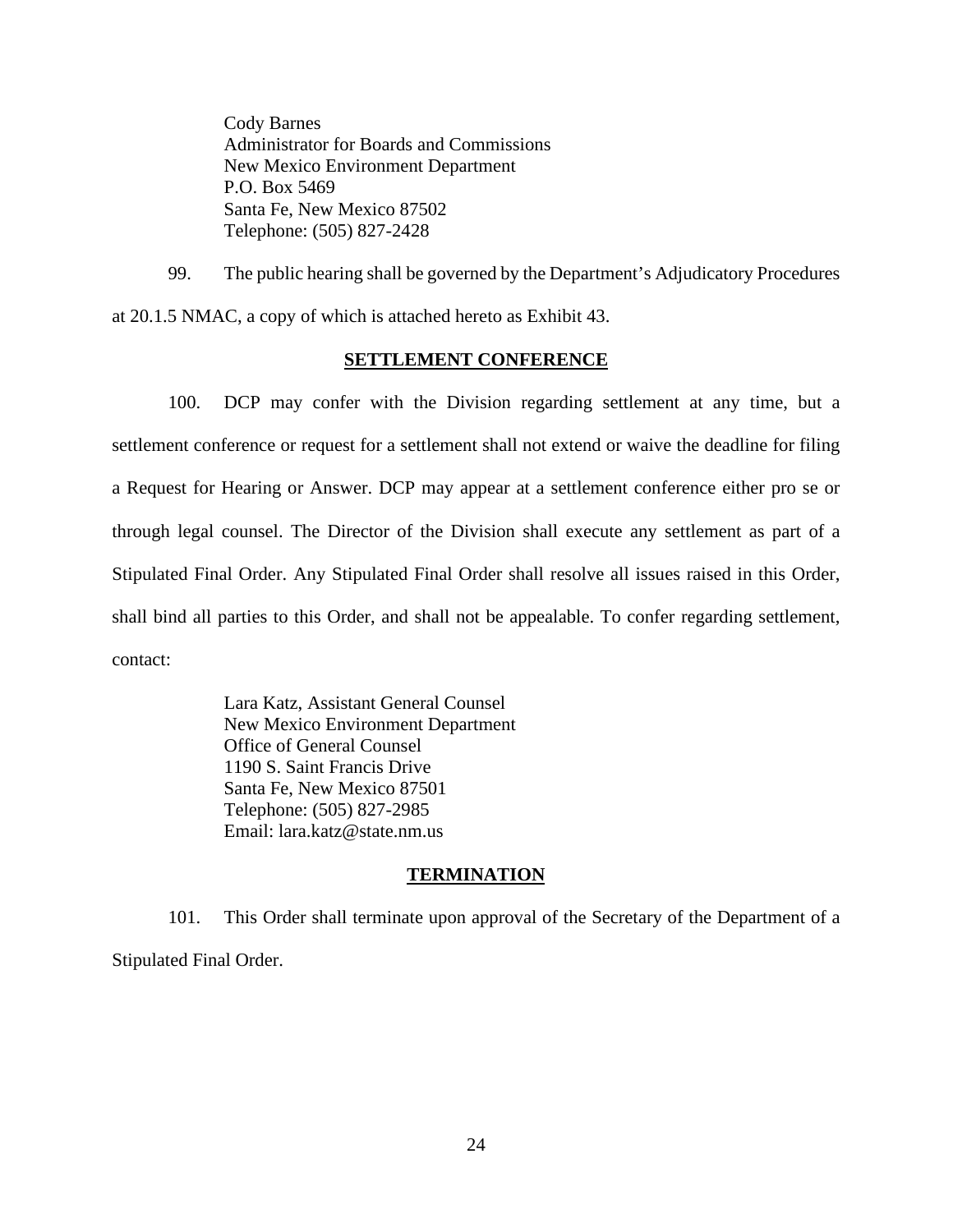# **NEW MEXICO ENVIRONMENT DEPARTMENT**

**BY:** \_\_\_\_\_\_\_\_\_\_\_\_\_\_\_\_\_\_\_\_\_\_\_\_\_\_\_\_\_\_\_\_\_\_\_\_\_ **DATE:** \_\_\_\_\_\_\_\_\_\_\_\_\_  $Sandra$  Ely Digitally signed by Sandra Ely Date: 2020.06.29 11:56:18 -06'00'

**SANDRA ELY** *ENVIRONMENTAL PROTECTION DIVISION DIRECTOR*